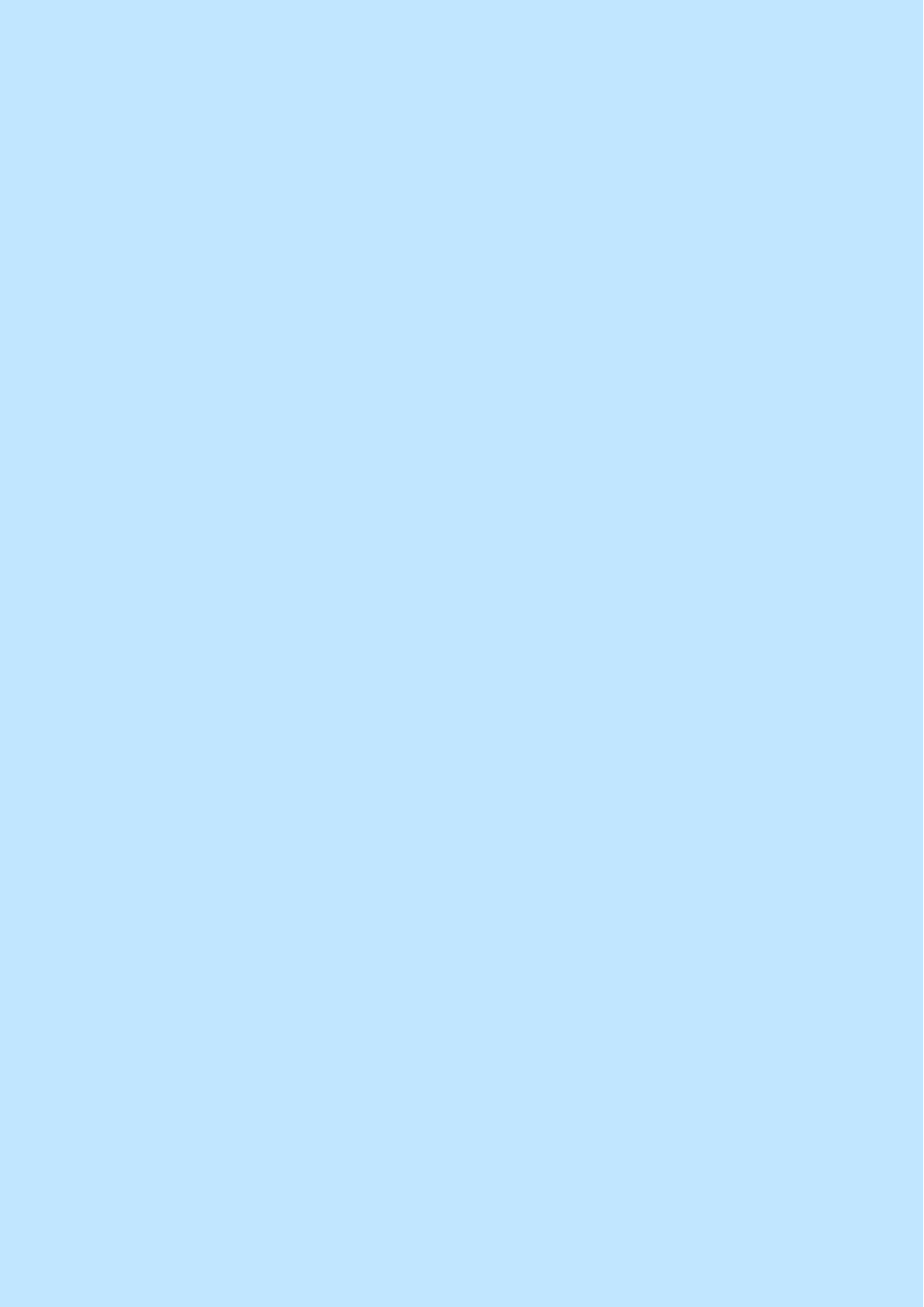# **CHAPTER II: ECONOMIC SECTOR**

#### **2.1 Introduction**

This Chapter of the Audit Report for the year ended 31 March 2019 deals with findings on audit of the State Government units under Economic Sector.

**Table 2.1.1** provides the net budget provision and expenditure of major State Government departments under Economic Sector during the year 2018-19:

|            | $(1 \text{ m} \cup \text{ m})$  |                                                          |                    |  |  |  |  |  |
|------------|---------------------------------|----------------------------------------------------------|--------------------|--|--|--|--|--|
| SI.<br>No. | <b>Name of Department</b>       | <b>Budget provisions</b><br>(Original and Supplementary) | <b>Expenditure</b> |  |  |  |  |  |
| 1.         | Public Works                    | 1002.09                                                  | 935.35             |  |  |  |  |  |
| 2.         | Agriculture                     | 354.40                                                   | 228.37             |  |  |  |  |  |
| 3.         | Community & Rural Development   | 1579.59                                                  | 829.31             |  |  |  |  |  |
| 4.         | Power                           | 457.10                                                   | 203.38             |  |  |  |  |  |
| 5.         | Forest and Wildlife             | 237.06                                                   | 138.24             |  |  |  |  |  |
| 6.         | <b>Industries</b>               | 158.78                                                   | 107.94             |  |  |  |  |  |
| 7.         | Mining & Geology                | 97.92                                                    | 94.68              |  |  |  |  |  |
| 8.         | <b>Fisheries</b>                | 73.15                                                    | 56.64              |  |  |  |  |  |
| 9.         | Co-operation                    | 72.55                                                    | 64.52              |  |  |  |  |  |
| 10.        | Soil & Water Conservation       | 274.86                                                   | 99.15              |  |  |  |  |  |
| 11.        | Animal Husbandry and Veterinary | 159.38                                                   | 124.77             |  |  |  |  |  |
| 12.        | Tourism                         | 89.70                                                    | 22.90              |  |  |  |  |  |
| 13.        | Irrigation                      | 224.99                                                   | 153.13             |  |  |  |  |  |
| 14.        | Secretariat Economic Services   | 540.20                                                   | 383.16             |  |  |  |  |  |
| 15.        | Transport                       | 77.11                                                    | 67.80              |  |  |  |  |  |
|            |                                 | 5398.88                                                  | 3509.34            |  |  |  |  |  |

**(₹ in crore)** 

*Source: Budget Estimates, Appropriation Acts and Appropriation Accounts.* 

#### *2.1.1 Planning and Conduct of Audit*

Audit process starts with risk assessment of various departments of Government based on expenditure incurred, criticality/ complexity of activities, level of delegated financial powers, assessment of overall internal controls and concerns. During 2018-19, we conducted Audits involving expenditure of ₹ 1150.08 crore (including expenditure pertaining to previous years audited during the year) of the State Government under Economic Sector. The Chapter contains one Performance Audit on "Tourism Development in Meghalaya" and two Compliance Audit Paragraphs, as discussed in the succeeding paragraphs.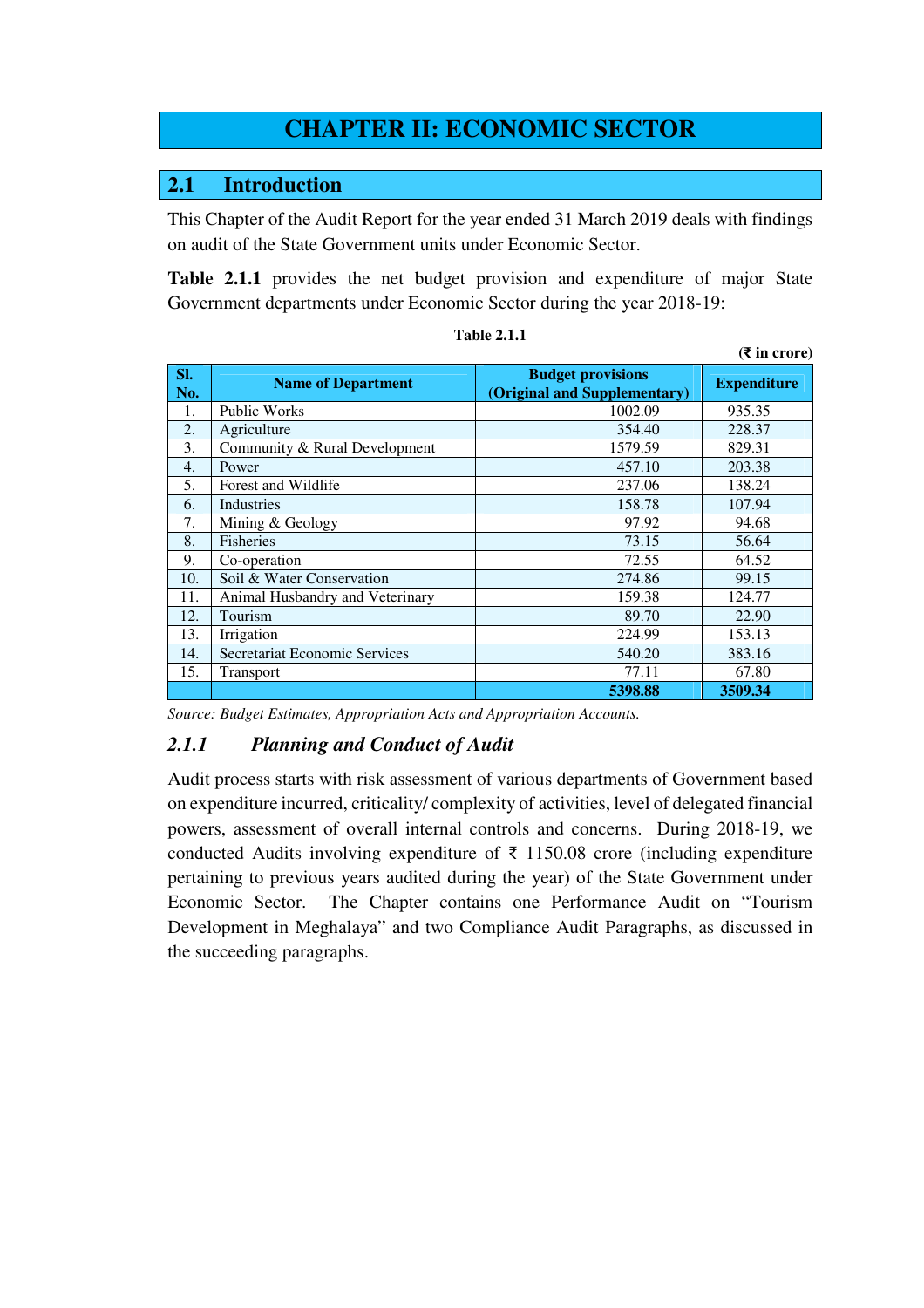# **PERFORMANCE AUDIT**

# **TOURISM DEPARTMENT**

# **2.2 Development of Tourism Activities in the State of Meghalaya**

#### **2.2.1 Introduction**

Tourism is a major source of revenue for countries around the world. It has tremendous income and employment ripple effects that spread far beyond the actual tourism activity itself and have a positive bearing on almost all major economic activities of a State/ Country. Meghalaya is a land of immense natural beauty with rich cultural heritage and provides ample scope to attract tourists. The mountain ranges, valleys, forests and biodiversity, rivers, waterfalls, lakes and cultural diversities are basic resources with tremendous potential for development of tourism in the State through destination and product planning. For growth of tourism in the State, the Government of India (GoI) and the State Government have been funding several tourism projects for creation of infrastructure, brand promotion and human resource development.

#### *2.2.1.1 Contribution of Tourism to the State's GSDP*

Gross State Domestic Product (GSDP) is the market value of all officially recognised final goods and services produced within the State in a given period of time. The growth of GSDP is an important indicator of the robustness of the State's economy. Tourism being a multi sectoral activity has the capacity to stimulate different sectors and encourage growth of the economy. **Table 2.2.1** indicates the trends in the annual growth of State's GSDP at current prices and the contribution of Tourism Sector to it:

| <b>Particulars</b>                                               | 2014-15 | 2015-16 | 2016-17 | 2017-18 | 2018-19 |
|------------------------------------------------------------------|---------|---------|---------|---------|---------|
| Gross State Domestic Product ( $\bar{\xi}$ in crore)             | 23.235  | 25,117  | 27.439  | 30,790  | 34,389  |
| Growth rate of GSDP ( <i>per cent</i> )                          | 1.29    | 8.1     | 9.24    | 12.21   | 11.69   |
| Tourism GSDP $(\bar{\tau}$ in crore)                             | 698     | 786     | 831     | 914     | 982     |
| Growth rate of State Tourism GSDP (per cent)                     | 10.97   | 12.61   | 5.73    | 9.99    | 7.44    |
| Contribution of State Tourism Sector to Total<br>GSDP (per cent) | 3.00    | 3.13    | 3.03    | 2.97    | 2.86    |

*Source: Directorate of Economics and Statistics, Government of Meghalaya.*

The share of Tourism Sector to the State's Gross State Domestic Product (GSDP) remained static at around three *per cent* during the five year period 2014-19. While Meghalaya's Gross State Domestic Product (GSDP) grew at a Compounded Annual Growth Rate (CAGR) of 8.51 *per cent* between 2014-15 and 2018-19, the share of Tourism GSDP grew at a CAGR of 9.35 *per cent* during the period. Though, the CAGR of Tourism Sector was higher than the CAGR of GSDP of the State, its growth declined during the period 2014-19 from 10.97 to 7.44 *per cent* as can be seen from the following chart.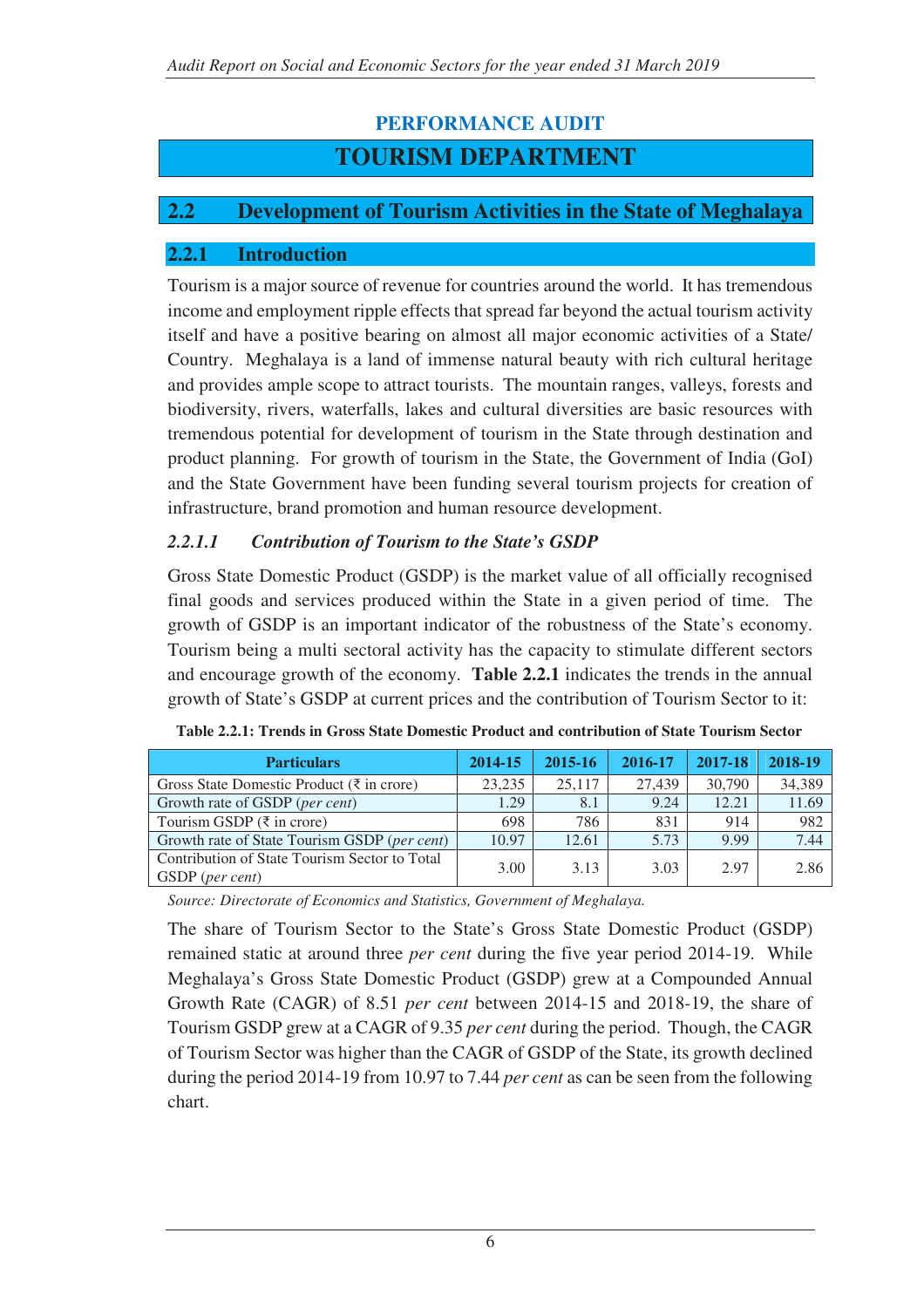

**Chart 2.2.1: GSDP growth rate of the State and the State Tourism sector** 

#### **2.2.2 Organisational set up**

Department of Tourism (Department), Government of Meghalaya (GoM) is the nodal agency for framing policies and programs for the development and promotion of tourism in the State headed by the Commissioner and Secretary, who is assisted by an Additional Secretary. At the Directorate level, the Director of Tourism (DoT), is the head functionary who is responsible for implementation/ execution of the policies of the Government.

The Meghalaya Tourism Development Corporation Limited (MTDC), a company fully owned by the Government, functions under the administrative control of Department of Tourism, GoM. MTDC is engaged in execution of projects as well as development of tourist infrastructure in the State. **Chart 2.2.2** depicts the organogram of the Department:



**Chart 2.2.2: Organisational Chart of Department of Tourism**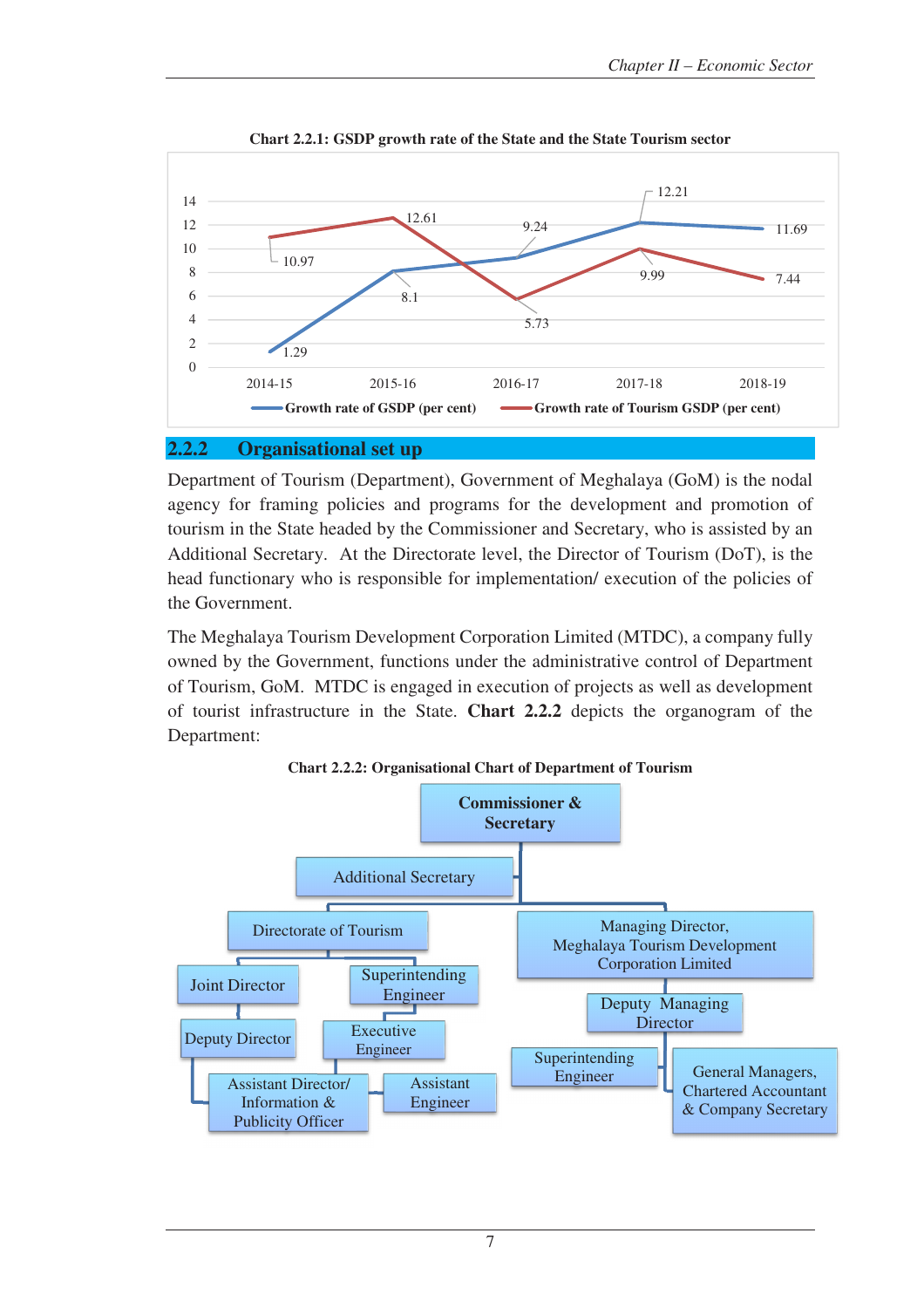# **2.2.3 Audit Objectives**

The Performance Audit (PA) was conducted with a view to assess whether strategies were developed to overcome constraints and realise the objectives of Meghalaya Tourism Policy (MTP), 2011 such as:

- $\triangleright$  creation of basic infrastructure for Tourism development were undertaken;
- $\triangleright$  adequate efforts were made to encourage and provide assistance to promote private investment and entrepreneurship development in Tourism sector;
- $\triangleright$  tourism development was undertaken in a manner so as to ensure sustainability and conservation of the State's environment and natural resources;
- $\triangleright$  projects were effectively implemented and managed; and
- $\triangleright$  Brand Promotion and marketing activities for various types of tourism *i.e.*, eco-tourism, rural tourism, adventure tourism, *etc.* were appropriate and adequate.

#### **2.2.4 Audit Criteria**

The following sources of audit criteria were identified:

- $\triangleright$  National Tourism Policy 2002 and Meghalaya Tourism Policy (MTP), 2011;
- $\triangleright$  State Budget;
- Directions/ Guidelines issued by Ministry of Tourism, GoI and GoM;
- $\triangleright$  Departmentally prescribed monitoring mechanism.

#### **2.2.5 Audit Sampling and Methodology of Audit**

The PA covered the activities of the Department, the DoT and MTDC during the period 2014-19. Audit also selected 90 (out of 174) tourism projects/ tourism properties, created in the State, for detailed audit scrutiny. The details of selection made are as under:

| <b>Projects</b>                                   | No. of<br>projects |     | <b>Status of the</b><br>project | No & percentage of<br>selection | <b>Method of selection</b>                                      |
|---------------------------------------------------|--------------------|-----|---------------------------------|---------------------------------|-----------------------------------------------------------------|
| 1. Project under the Directorate of Tourism (DoT) |                    |     |                                 |                                 |                                                                 |
| a. Leased out property                            |                    | 22  | Completed                       | 22(100)                         |                                                                 |
| b. Other projects:                                |                    |     |                                 |                                 | The projects were stratified                                    |
| (i) ₹ 50 lakh & above                             | 13                 |     | Completed                       | $13*(100)$                      | based on monetary value and                                     |
| (ii) ₹ 10 lakh & above but<br>below ₹ 50 lakh     | 60                 | 128 |                                 | $20(33)$ **<br>44               | then selected based on three<br>distinct geographical region of |
| (iii) Below ₹ 10 lakh                             | 55                 |     |                                 | $11(20)$ ***                    | the State.                                                      |
| Total of a <sup>+</sup> b                         |                    | 150 |                                 | 66                              |                                                                 |
| <b>Project under MTDC</b>                         |                    |     |                                 |                                 |                                                                 |
| c. leased out                                     |                    | 15  | Completed                       | 15(100)                         |                                                                 |
| d. owned                                          |                    | 09  | Completed-07<br>Ongoing-02      | 9(100)                          |                                                                 |
| Total of c+d<br>24                                |                    |     |                                 | 24                              |                                                                 |
| Total of a+b+c+d                                  |                    | 174 |                                 | 90                              |                                                                 |

**Table 2.2.2: Details of projects implemented and selected for audit** 

*\* The completed projects were at East Jaintia Hills–2, East Khasi Hills–3, West Khasi Hills–3, West Garo Hills–1, South Garo Hills–1, Ri Bhoi–1, South West Garo Hills–1 and North Garo Hills–1.* 

*\*\* The projects were selected based on the region from the following districts: South Garo Hills-1, East Garo Hills-1, East Khasi Hills-10, West Khasi Hills-1, Ri-bhoi-2, West Garo Hills-3, West Jaintia Hills-1 and South West Khasi Hills-1.* 

*\*\*\* East Khasi Hills-3, West Jaintia Hills-1, South Garo Hills-1, West Garo Hills-1, DoT organised festivals at Mumbai -3, Ahmedabad -1 and Dubai -1.*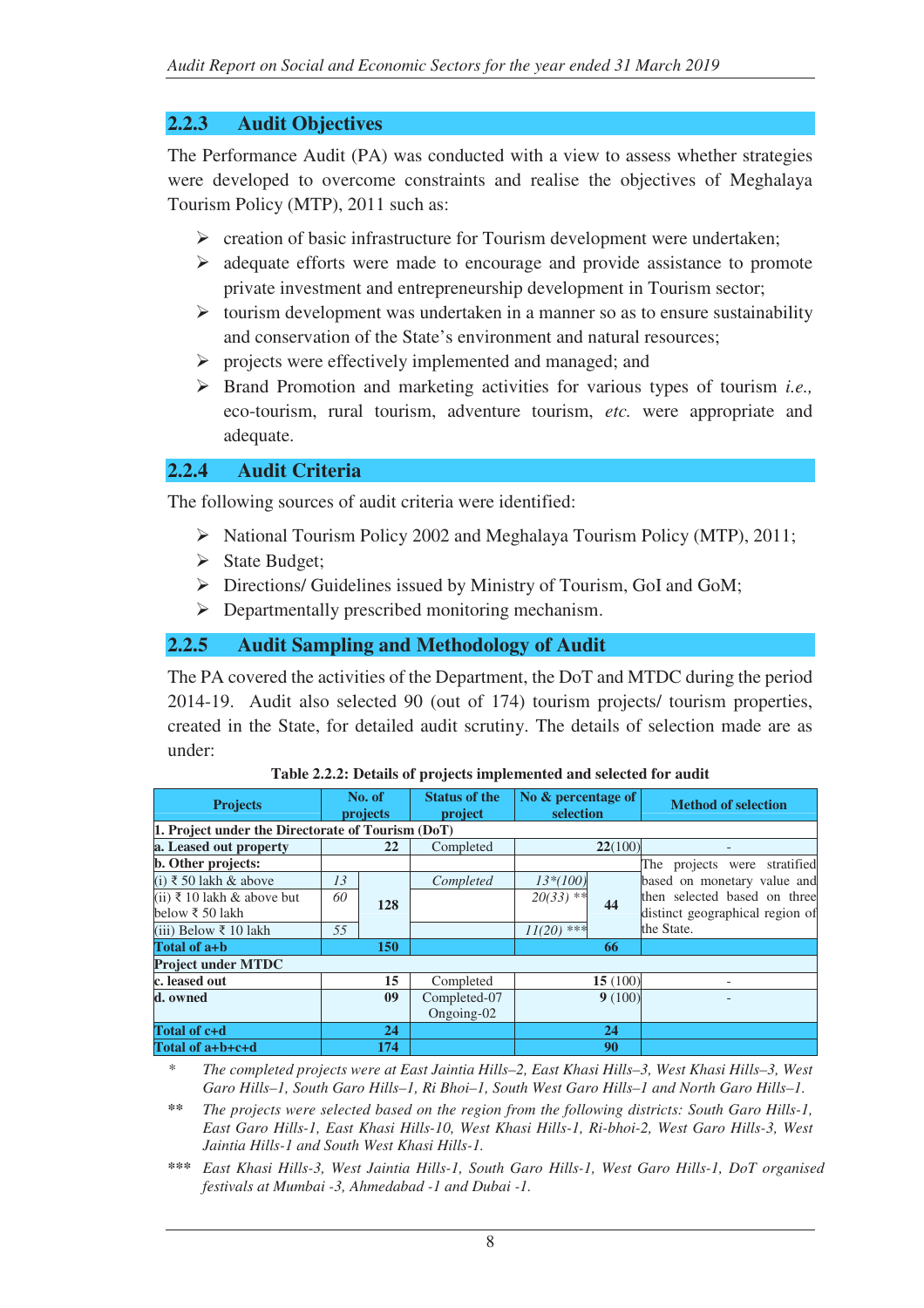The PA commenced with an Entry Conference (03 September 2019) wherein we explained audit objectives, scope, methodology and criteria to the representatives of the Tourism Department and officers of MTDC. Audit methodology included analysis of the data/ records with reference to the audit criteria, issue of audit queries, interaction with personnel of the auditee entity, issuing of draft Audit Report to the Management for their comments and Joint Physical Verification (JPV) of 12 projects<sup>3</sup>. The Exit Conference was held on 17 January 2020 to discuss the audit findings.

#### **2.2.6 Acknowledgement**

The Indian Audit & Accounts Department acknowledges the cooperation extended by the officers and staff of Department of Tourism and MTDC in carrying out this assignment.

#### **Audit Findings**

Significant Audit findings relating to the development of tourism activities in the State noticed during the PA are discussed in the succeeding paragraphs.

#### **2.2.7 Tourist arrival**

Tourism has a positive impact on local economy in terms of income generation and employment creation. It is linked with a chain of economic activities starting from major infrastructure development to local transport network where local people facilitate last mile connectivity. Hospitality industry along with activities related to road side shops to meet the day to day needs of the tourists, local indigenous production including food, souvenir items and other artisan products are also escalated with the development of tourism. Both skilled and unskilled labour find opportunity to be associated with tourism sector leading to employment generation in the local economy. The increase in arrival of the tourist benefits varied sectors of the economy.

#### *2.2.7.1 Tourist arrival in the State vis-a-vis All India*

**Table 2.2.3** depicts inflow of tourists in India *vis-à-vis* the State during 2014-19:

|             | Table 2.2.5: Inflow of Tourists in India and in Meghalaya<br>ипиакт |                                |              |                 |                                      |              |                                                          |  |  |  |  |
|-------------|---------------------------------------------------------------------|--------------------------------|--------------|-----------------|--------------------------------------|--------------|----------------------------------------------------------|--|--|--|--|
|             |                                                                     | <b>Tourist inflow in India</b> |              |                 | <b>Tourist who visited Meghalaya</b> |              |                                                          |  |  |  |  |
| Year        | <b>Domestic</b>                                                     | Foreign                        | <b>Total</b> | <b>Domestic</b> | Foreign                              | <b>Total</b> | <b>Percentage of total</b><br>tourist visiting the State |  |  |  |  |
| 2014-15     | 12828                                                               | 223                            | 13051        | 7.18            | 0.09                                 | 7.27         | 0.06                                                     |  |  |  |  |
| $2015 - 16$ | 14320                                                               | 233                            | 14553        | 7.51            | 0.08                                 | 7.59         | 0.05                                                     |  |  |  |  |
| 2016-17     | 16154                                                               | 247                            | 16401        | 8.31            | 0.08                                 | 8.39         | 0.05                                                     |  |  |  |  |
| 2017-18     | 16525                                                               | 269                            | 16794        | 9.91            | 0.12                                 | 10.03        | 0.06                                                     |  |  |  |  |
| 2018-19     | 18549                                                               | 289                            | 18838        | 11.98           | 0.18                                 | 12.16        | 0.06                                                     |  |  |  |  |

 **Table 2.2.3: Inflow of Tourists in India and in Meghalaya** *(in lakh)* 

*Source: Ministry of Tourism Website (GoI) and Directorate of Tourism (GoM).* 

The table above shows that the number of tourists arriving in the State increased over the period from 2014-15 to 2018-19 and the average percentage growth was

 $\overline{a}$ 3 Eleven completed projects and 1 on-going project *viz.*-Orchid Restaurant, Polo, State Convention Centre, Pinewood Hotel, OLR-Umiam, Wards Lake, TIC, Shillong, TIC, Nongpoh, 3 Homestays, Water Sports Complex, Umiam (Completed) and Swadesh Darshan (Ongoing).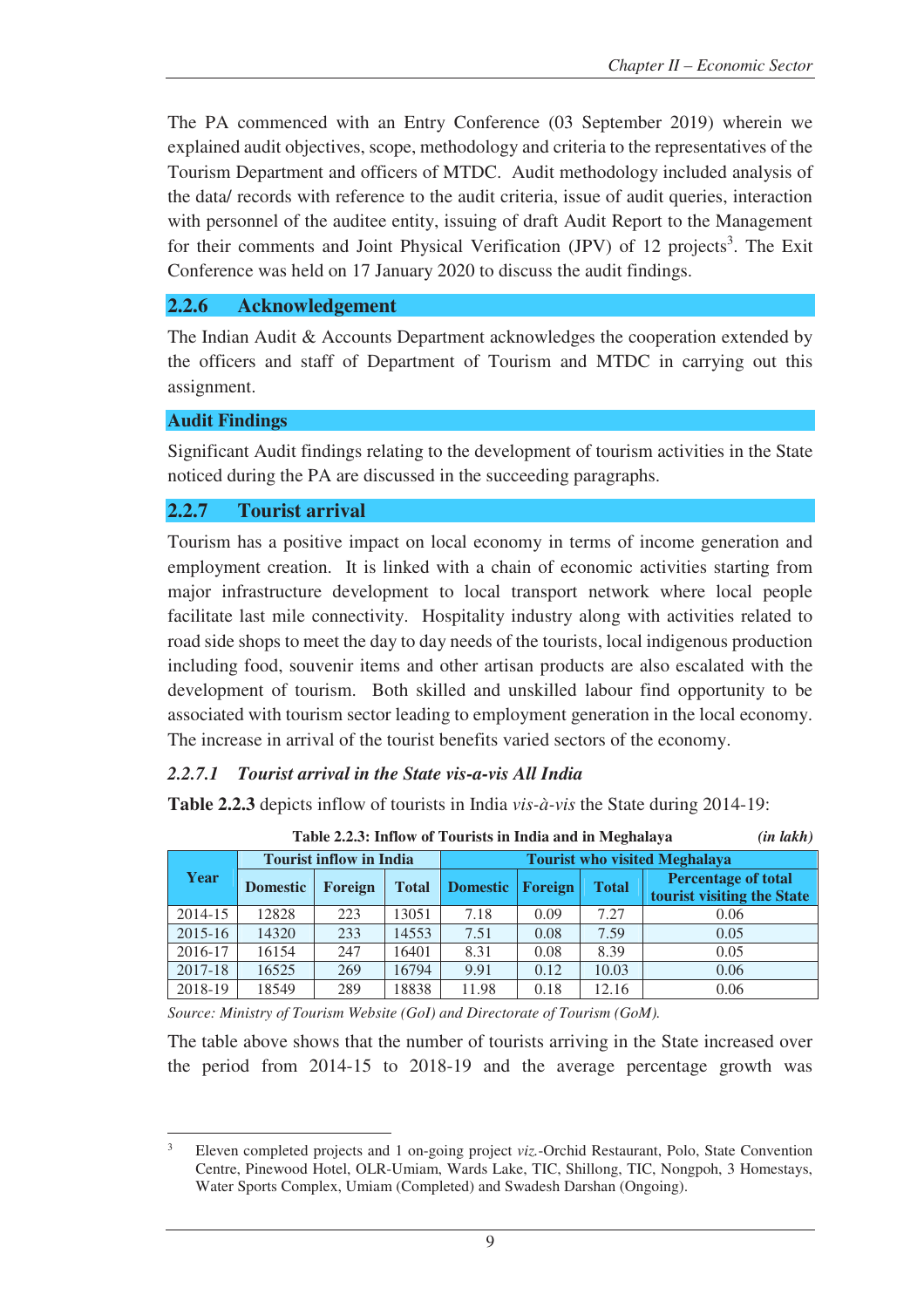14 *per cent*. Thus, the State needed to evolve strategies to successfully attract a larger section of the tourists of both domestic and foreign categories arriving in India.

# *2.2.7.2 Tourist arrival in the North-Eastern States*

**Table 2.2.4** shows the tourist arrival (both domestic and foreign) to the North-Eastern States during 2014-15 to 2018-19.

|                        |                                  |                             | Table 2.2.4: Thilow of Tourists in the North-Eastern States |                             |                                  |                             |                                  |                             |                                  | ии шк <i>п</i>              |
|------------------------|----------------------------------|-----------------------------|-------------------------------------------------------------|-----------------------------|----------------------------------|-----------------------------|----------------------------------|-----------------------------|----------------------------------|-----------------------------|
|                        | 2014-15                          |                             | 2015-16                                                     |                             | 2016-17                          |                             | 2017-18                          |                             | 2018-19                          |                             |
| <b>State</b>           | <b>Tourist</b><br><b>Arrival</b> | <b>Share</b><br>per<br>cent | <b>Tourist</b><br><b>Arrival</b>                            | <b>Share</b><br>per<br>cent | <b>Tourist</b><br><b>Arrival</b> | <b>Share</b><br>per<br>cent | <b>Tourist</b><br><b>Arrival</b> | <b>Share</b><br>per<br>cent | <b>Tourist</b><br><b>Arrival</b> | <b>Share</b><br>per<br>cent |
| Arunachal Pradesh      | 3.41                             | 4.76                        | 3.58                                                        | 4.44                        | 3.92                             | 4.96                        | 4.51                             | 4.64                        | 5.2                              | 5.19                        |
| Assam                  | 48.48                            | 67.68                       | 55.17                                                       | 68.46                       | 51.73                            | 65.41                       | 60.74                            | 62.52                       | 58.93                            | 58.87                       |
| Manipur                | 1.18                             | 1.65                        | 1.49                                                        | 1.85                        | 1.54                             | 1.95                        | 1.57                             | 1.62                        | 1.83                             | 1.83                        |
| Meghalaya <sup>4</sup> | 7.25                             | 10.12                       | 7.59                                                        | 9.42                        | 8.39                             | 10.61                       | 10.03                            | 10.32                       | 12.16                            | 12.15                       |
| Mizoram                | 0.69                             | 0.96                        | 0.67                                                        | 0.83                        | 0.68                             | 0.86                        | 0.69                             | 0.71                        | 0.78                             | 0.78                        |
| Nagaland               | 0.61                             | 0.85                        | 0.67                                                        | 0.83                        | 0.61                             | 0.77                        | 0.68                             | 0.7                         | 1.07                             | 1.07                        |
| Sikkim                 | 6.12                             | 8.54                        | 7.44                                                        | 9.23                        | 8.13                             | 10.28                       | 14.25                            | 14.67                       | 14.97                            | 14.95                       |
| Tripura                | 3.88                             | 5.42                        | 3.98                                                        | 4.94                        | 4.07                             | 5.15                        | 4.69                             | 4.83                        | 5.17                             | 5.16                        |
| <b>Total</b>           | 71.62                            |                             | 80.59                                                       |                             | 79.07                            |                             | 97.16                            |                             | 100.11                           |                             |

**Table 2.2.4: Inflow of Tourists in the North-Eastern States** *(in lakh)*

*Source: India Tourism Statistics, MoT, GoI, Market Research Division.*

The table above shows that Assam continued to be the largest attraction to tourists arriving in North East. Meghalaya had the highest number of tourist arrivals amongst the comparable seven North-Eastern states<sup>5</sup> during 2014-15 to 2016-17 which ranging from 9.42 to 10.61 *per cent* of the total tourist arrivals during the period. However, during 2017-18 and 2018-19, the State was relegated to the second spot after Sikkim with 10.32 *per cent* and 12.15 *per cent* respectively despite an increase in tourist footfall during the period. The State thus had a potential to improve upon tourism activity with improved promotional and infrastructure measures, as discussed hereafter.

# *Planning*

# **2.2.8 Implementation of Meghalaya Tourism Policy, 2011**

#### *2.2.8.1 Planning*

Planning is an essential process to develop strategies and schedule tasks to accomplish the objectives of the policy, which requires framing well thought out action plans with proper linkages to each objective. The detailed action plans help in achieving each of the objectives after analysing the strengths and the constraints of the organisation in the given scheme of things.

With the evolving role of the tourism sector as a major engine of economic growth and to provide economic opportunities to the local communities while preserving the ecosystem and the ethnic identity of the people, Meghalaya formulated the MTP 2011

 $\overline{a}$ 4 Although the information from India Tourism Statistics, MoT, GoI, Market Research Division is at a slight variance from the information furnished by the DoT (GoM), it is used here to compare all the North Eastern States for being from the same source and hence maintain uniformity.

<sup>5</sup> Assam attracts a large number of tourist as it enjoys a large geographical area and has numerous areas of tourist interest as compared to other North Eastern states.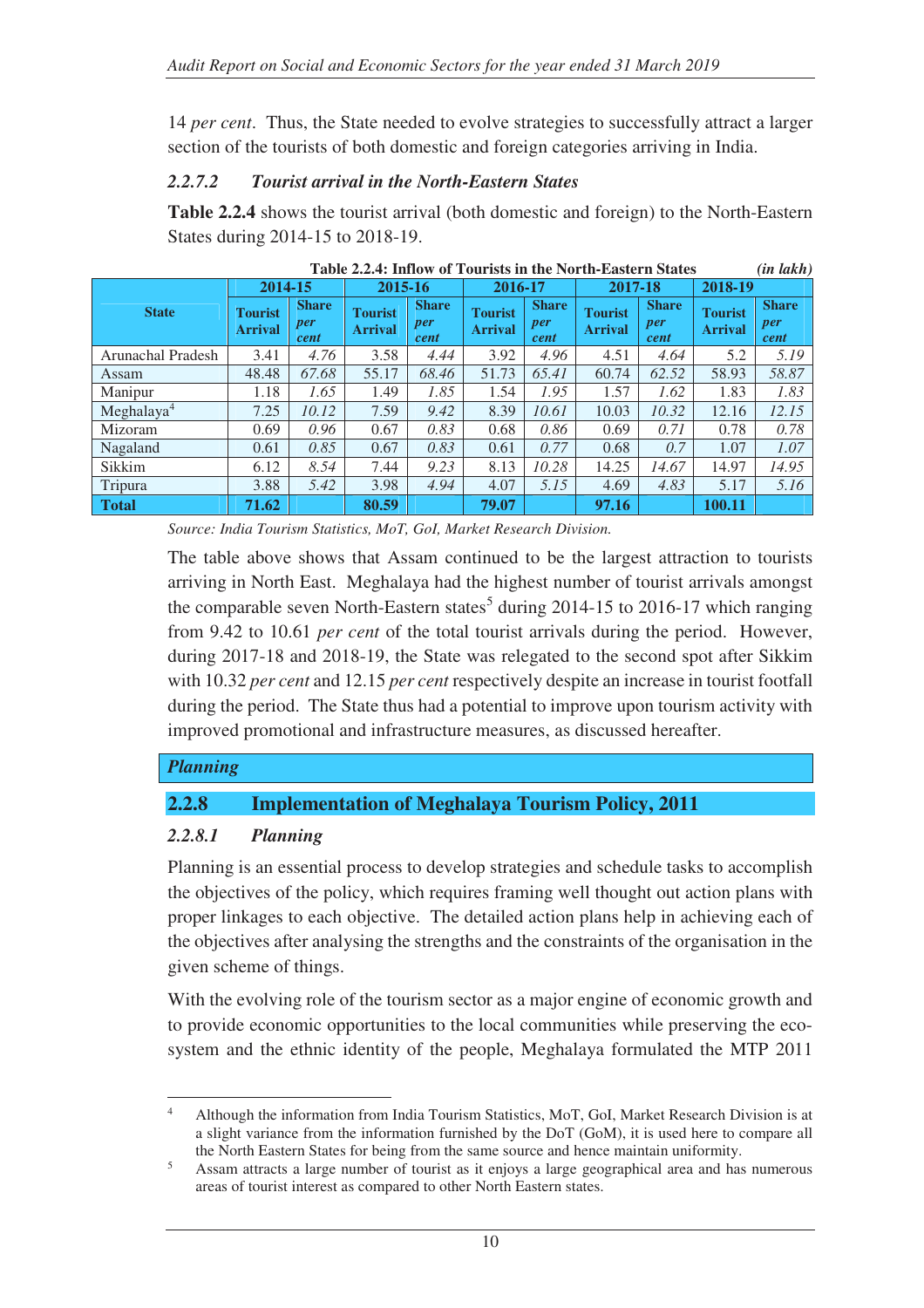(February 2011). The policy aimed to encourage private investment, develop entrepreneurship, ensure sustainability and conserve the environment and natural resources while undertaking Tourism development projects. MTP also advocated preparation of a tourism plan in concurrence with the objectives of the policy.

Even after more than eight years of having a policy, the Department/ DoT/ MTDC had not prepared any plans to achieve its objectives as laid down in its policy document. Audit observed that, other than creating infrastructure, the Department had not fixed any specific targets nor had put any medium term/ long term action plan in place to measure the progress made in achieving the objectives laid down in its policy document such as plans to promote private investment and entrepreneurship, brand promotion and marketing activities for eco-tourism, rural tourism, adventure tourism, *etc*. The infrastructure created consisted of mainly Hotels and Way Side Amenities. The construction plans of these projects also did not address the issue of sustainability (pointed out in **paragraph 2.2.18.1**).

The Department (October 2019/ January 2020) while accepting the audit observation stated that it had no medium term/ long term action plan and assured to prepare short term and Medium term action plan within the framework of the policy.

# *2.2.8.2 Setting up an Advisory Board*

Paragraph 5(j) of the MTP 2011 had envisaged setting up an Advisory Board to provide direction towards development of Tourism Industry in the State and take the responsibility of bringing in or facilitating synergy and co-ordination with other inter related departments.

The Department did not constitute the Advisory Board to avail the benefit of advice of the Board for achieving the goals of having a well-defined inter related departmental co-ordination. Thus a focussed direction for tourism development was found missing.

The Department in its reply (October 2019/ January 2020) agreed to examine the formation of the Advisory Board.

# **2.2.9 Reliable Database of Tourists**

An accurate, up-to-date, and comprehensive database number of persons/ households engaged directly in the tourism sector would also lay the foundation for the development of a tourism master plan for the State, outlining the different tourism strands such as festivals, rural tourism, *etc*. that have potential and can be developed fruitfully. Creation of a reliable database, such as people engaged in rural tourism, footfalls of tourist during festivals, *etc*. will allow the appropriate plans and policy measures to be set up. Planning and appropriate policy measures are possible when the data allows a detailed analysis of trends, seasonality, and so on. A comprehensive data base would facilitate synergies towards achievement of goals.

In this regard, Audit noticed the following deficiencies:

*2.2.9.1* During 2014-19, the State organised 54 festivals across the State by incurring an expenditure of ₹ 2.96 crore **(**details in **paragraph 3.2.20.1)**. It, however,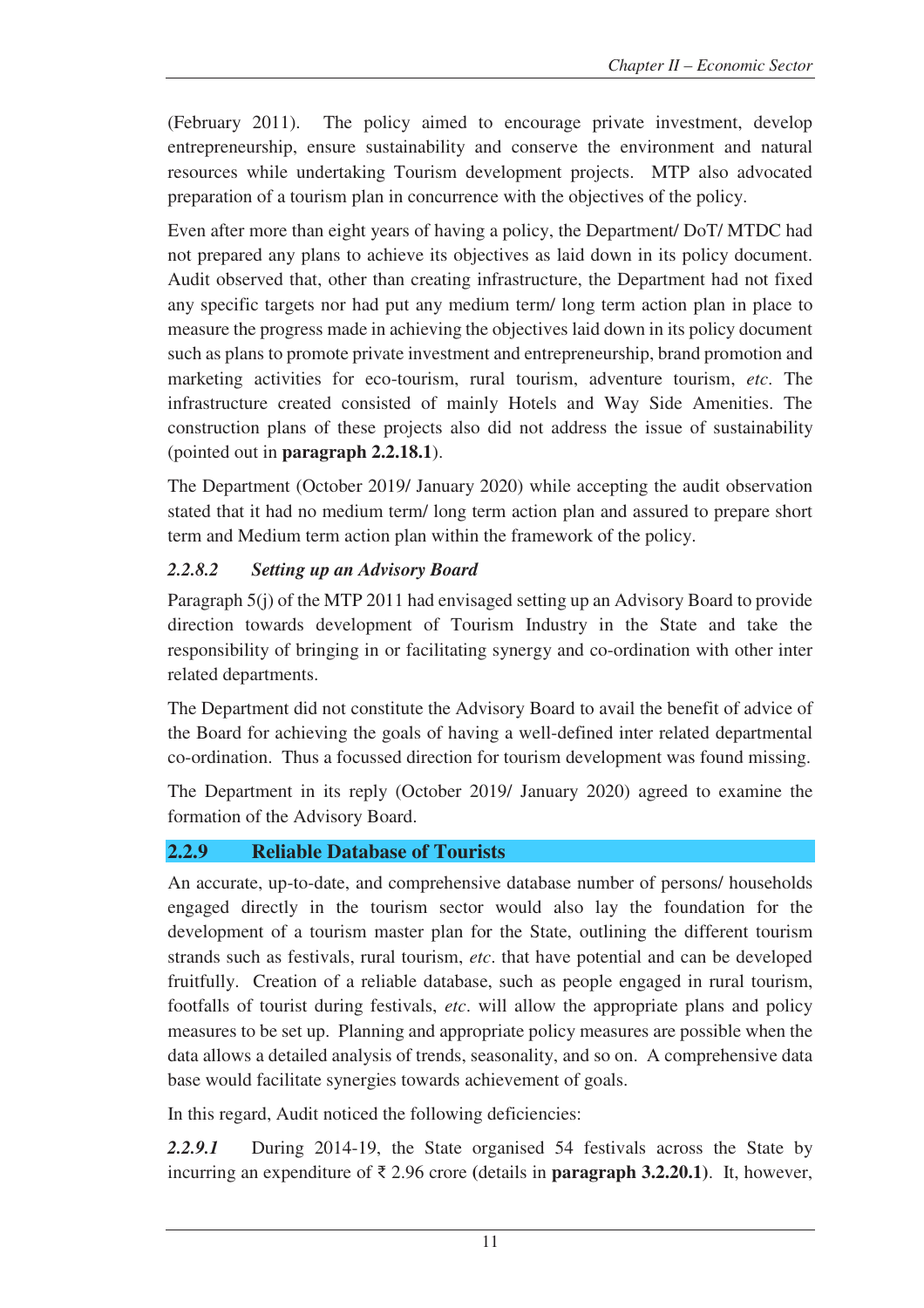had no data of tourist footfalls during the time of festivals. In absence of data of footfalls of tourists at the time of festivals, the outcome of promotional plan to showcasing the State as a popular tourist destination remains unknown.

In its reply, the Department stated (January 2020) that the tourist footfall is collected from homestays, hotels, guest house, *etc*. located in the districts where the event/ festival is organised. It however, did not furnish any data showing the data of tourist footfalls at the time of the festivals.

*2.2.9.2* Paragraph 8 of MTP 2011 points out that Rural Tourism has emerged as a new concept and in this context, Meghalaya is fast evolving as a responsible and sustainable tourism product with an important social objective through people's participation. The policy goes on to state that the prime objective is to harness the vast untapped rural tourism prospects of the State so that their multiplier benefit filters out directly to the rural communities.

Audit noticed that in spite of the policy declaration, the Department did not possess any data regarding number of persons/ households engaged directly in tourism sector in the State, even though this was for the development of rural tourism in the State.

The Department (January 2020) admitted the requirement of database and assured to do so after due examination. The Department also stated that they are in the process of creating Information Technology platform to capture and analyse the data.

# **2.2.10 Failure to create a Land Bank**

Land is the most vital requisite for setting of tourism units. A study report<sup>6</sup> titled 'A Vision Document for the State of Meghalaya 2030' brought out (December 2012) by the National Institute of Public Finance and Policy, New Delhi, pointed out the constraint that tourism expansion is heavily dependent on roads as the State is landlocked, with no rail, water, or air transport infrastructure. The report also highlighted that this major issue of availability of land for tourism development needs to be tackled by the Department.

Land in Meghalaya may broadly be classified into three categories: (i) community land; (ii) private land; and, (3) Government land. Most of land are however, either owned by the community or privately owned. It is thus imperative that Government would acquire and create land bank at various places for the purpose of setting up tourism units. Paragraph 20 of MTP 2011 addressed the issue of land availability which states '*A land bank<sup>7</sup> for tourism development is to be created by acquiring land at various places*'.

 $\overline{a}$ 6 Study commissioned Government of Meghalaya vide Letter No. PLA.86/2008/23 dated 07 May 2009.

<sup>7</sup> A large area of land held by a public or private organisation for future development or disposal.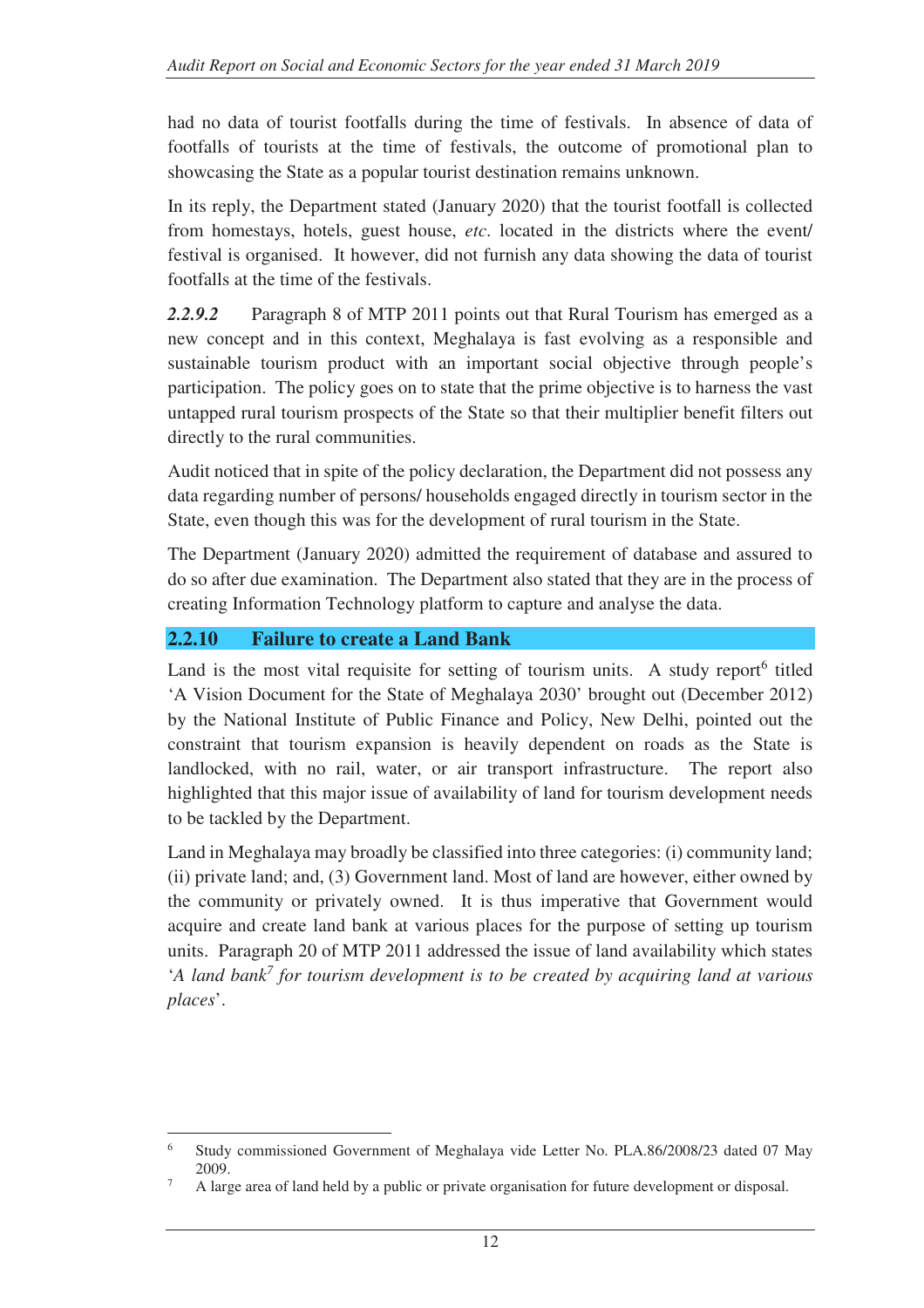The Urban Affairs Department allotted the Tourism Department 61.79 acres<sup>8</sup> of land (21.79 acres at Mawdiangdiang, Shillong and 40 acres at Umsawli, Shillong) for tourism related projects. The Department did not create any land bank in other districts of the State for creation of tourism infrastructure till January 2020.

Audit observed that the projects '**Construction of cottages and food path at Mawlongbna**' and '**Construction of cottages and food path at Riwai village**' got delayed for over a year due to land issues. In other instances, two eco-camps<sup>9</sup> (sanctioned during March 2017) which were to be set up at Rengrigkgre and Rongrekgre had to be shifted to Chiokgre and Bolkinggre due to disputes over possession of land. Further, land acquisition problem delayed one more project (Sohpetbneng) under the 'Swadesh Darshan Scheme', which was to be completed by December 2018, but is still on-going (September 2019).

Thus, non-creation of land bank in the State for tourism development as envisaged in MTP, 2011 delayed completion of various projects within the scheduled time, impacting creation of infrastructure for tourism in the State.

Department stated that (January 2020) they are in the process of utilising the already created land bank at Umsawli for development of a five-star Hotel/ Resort. They did not state anything on non-creation of land bank.

# **2.2.11 Safety and Security of Tourists**

The success or failure of a tourism destination largely depends on the administration's ability to provide a safe and secure environment for visitors. Paragraph 6 of the MTP 2011 planned forming of a specialised Tourist Police for providing effective security to tourists. Fifteen State Governments/ UT Administrations<sup>10</sup> have deployed tourist police in one form or the other for the security and safety of the tourists.

It was seen that the Police Department continued to deploy police personnel to tourist spots from local Police Stations and Outposts on a need basis. A committed force was not in place. The Department had also not put in place a structured framework of co-ordination between the police and the community on providing guidance to tourists.

Though the Assistant Inspector General of Police (Admn) brought (February 2019) to the notice of the Home Department, the need of having a dedicated manpower to exclusively function as Tourist Police since the present arrangement was very ad-hoc and was being made at the cost of normal duty of the local Police station/ outpost, the proposal remained on paper only. Information collected from the State Police

 $\overline{a}$ 8 The Govt. of Meghalaya, Urban Affairs Department had acquired 914.54 acres of land as on 12.03.2007 for New Shillong Township for provision of infrastructure, housing, institutional, administrative and recreational uses.

<sup>9</sup> Camps with facilities like Nok-Achik (dwelling of Garo families), Borang (Tree House), *etc.* in a traditional form for the experience of the tourists.

<sup>10</sup> Delhi, Goa, Himachal Pradesh, Jammu & Kashmir, Karnataka, Kerala, Maharashtra, Odisha, Punjab, Madhya Pradesh, Uttar Pradesh, Rajasthan, Andhra Pradesh, Nagaland and Arunachal Pradesh.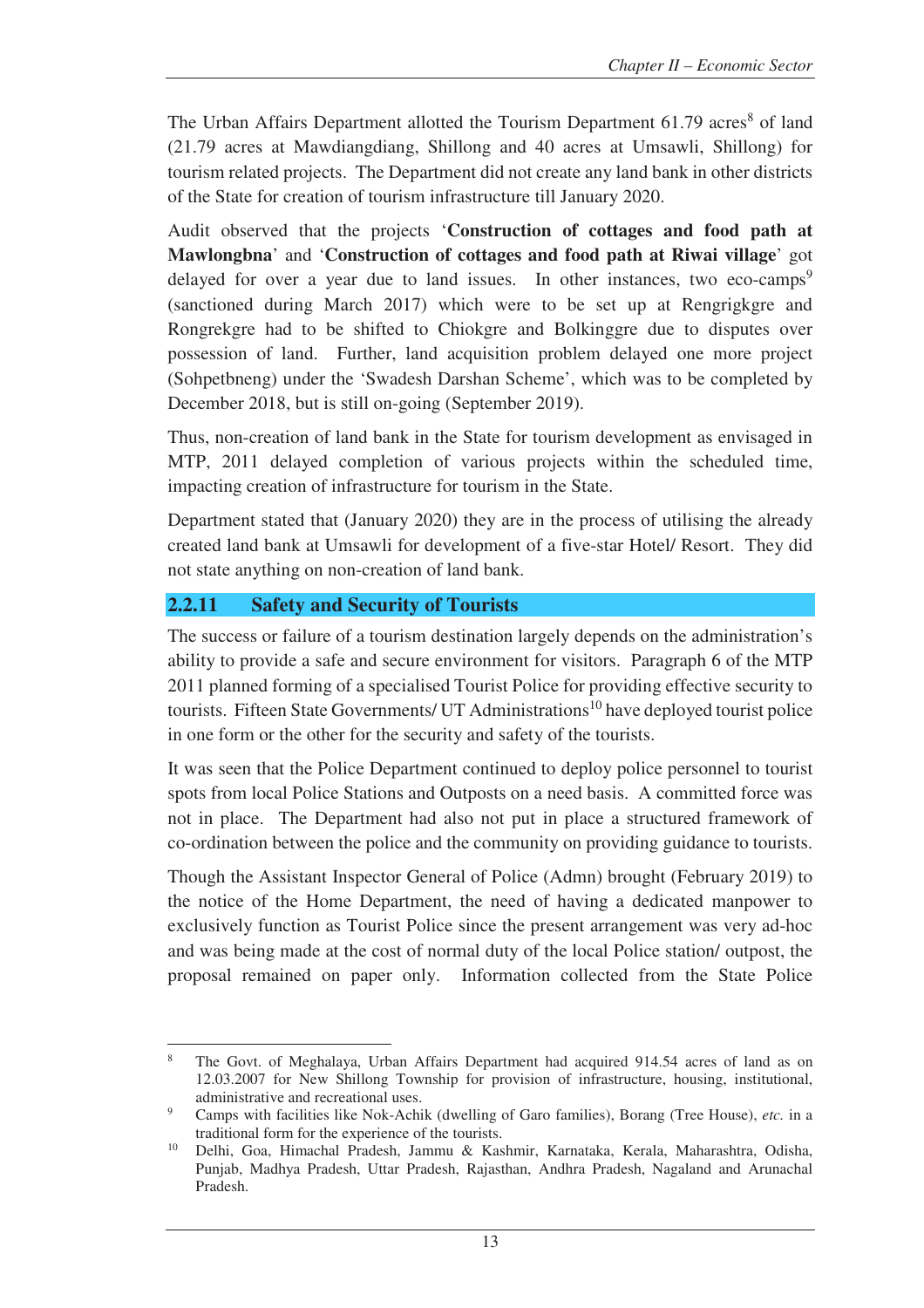Department (December 2019) revealed that during the period under review,  $48 \text{ cases}^{11}$ of crimes/ accidents against tourists were registered in different districts of Meghalaya during the period.

No action was taken for creation of a dedicated Tourist Police force. Besides, there were also no provisions for *24X7* toll free help line number for tourists.

DoT, while accepting the Audit observation stated that the same is under examination (August 2019). Department further replied (January 2020) that they are taking the help of toll free helpline number of the Ministry of Tourism, GoI for safety of the tourists.

# **2.2.12 Absence of Trade Rules**

Meghalaya is a landlocked State, with no rail, water, or air (except to Kolkata through Umroi Airport) transport to other parts of the country. The State's closest link to the rest of the country is through Guwahati. Thus, tourism expansion is heavily dependent on roads. In order to regulate tourism activities in the State specially to obviate exploitation of the tourists by private agencies/ traders/ hotels/ restaurants/ shops and Taxi operators and to help build a positive image of State Tourism, it was necessary to have Trade Rules<sup>12</sup> in place.

During the review period, the State had not formulated any Trade Rule in order to address these issues. It also did not have prepaid Taxi Services/ luxury buses at Government regulated rates between Shillong to Guwahati Railway station/ Airport and Umroi Airport and the tourists are left at the mercy of taxi operators.

The Department of Tourism, however have only in (June 2019) drafted the 'Meghalaya Registration of Tourist Trade Bill, 2019' and placed it in public domain for comments of stakeholders, and the same was yet to be finalised (January 2020). The Department in its reply (January 2020) reiterated these facts.

#### *Funds Management*

The development of tourism very much relies on the development of appropriate infrastructure, such as accommodation, restaurants, tours and transport, *etc.* Implementation of projects for creation of infrastructure envisages meticulous planning, effective execution and professional management to complete the projects in time within the cost and ensure performance.

**Table 2.2.5** summarises the status of projects and budget and utilisation of funds by Tourism Department during 2014-19 for execution of projects:

 $\overline{a}$ <sup>11</sup> 27 theft, 1 burglary, 1 murder, 15 accident cases and 4 cases of harassment. The data from East Garo Hills could not be made available to audit.

 $12$  A Trade Rule should ideally have provisions to register persons/ service providers who deal with tourists such as Hotel, Tour operator and Online Service Providers; provisions for fixation of fair rates of hotels, tour operators; provisions for fixation of standards for sanitation and hygiene; provisions for blacklisting/ punishment for offences/ malpractices, *etc*.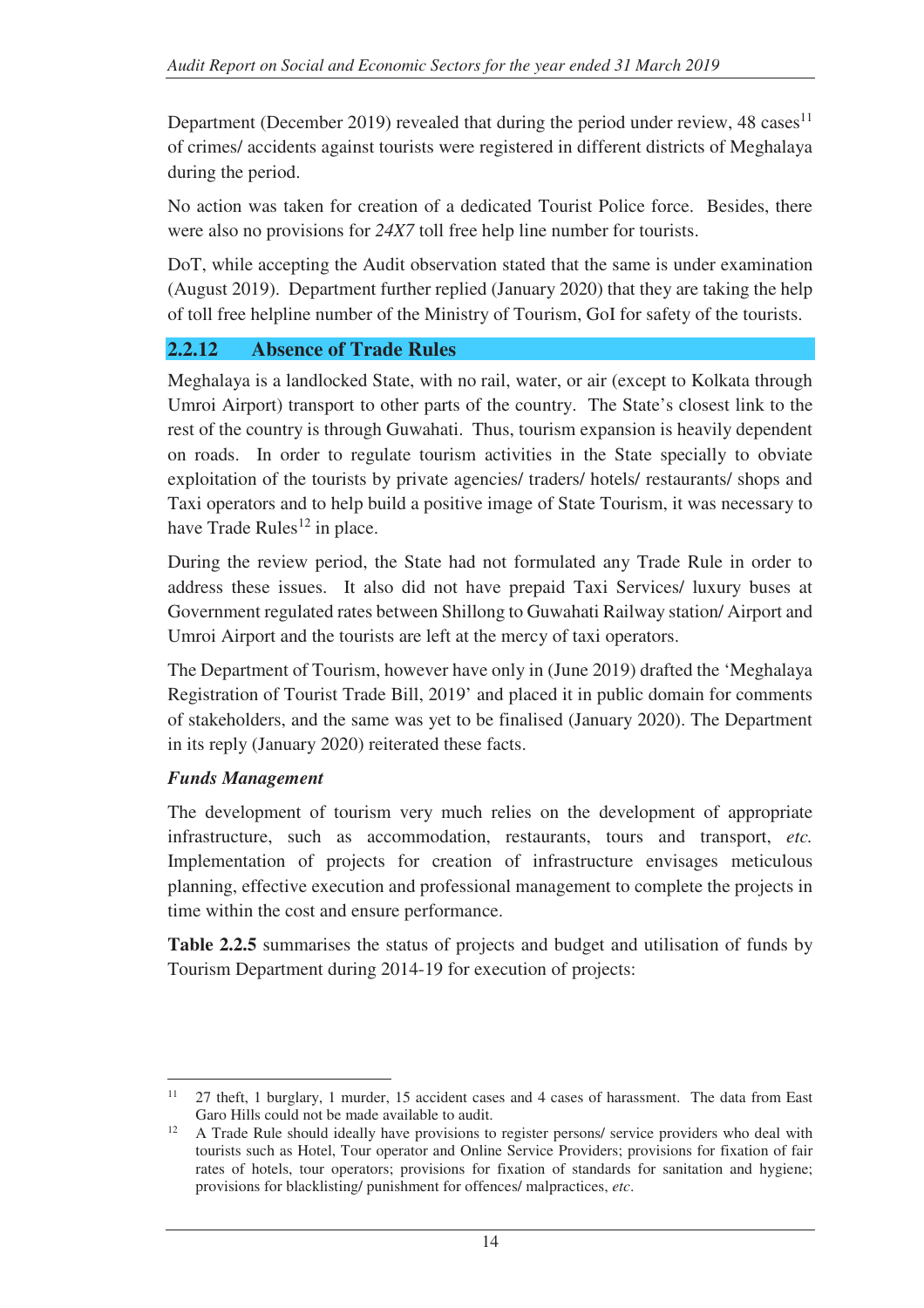*(₹ in crore)* 

| Year         | <b>Projects</b><br>completed<br>each year | <b>Projects yet</b><br>to be<br>completed | Year-wise<br>expenditure on<br>completed projects | <b>Budget</b><br><b>Provision</b> | <b>Fund released</b><br>and utilised | <b>Percentage</b><br>of fund<br>released | <b>Balance</b> |
|--------------|-------------------------------------------|-------------------------------------------|---------------------------------------------------|-----------------------------------|--------------------------------------|------------------------------------------|----------------|
| 2014-15      | 32                                        |                                           | 6.53                                              | 30.48                             | 17.14                                | 56                                       | 13.34          |
| 2015-16      | 16                                        |                                           | 3.75                                              | 113.91                            | 19.91                                |                                          | 94             |
| 2016-17      | 32                                        |                                           | 6.81                                              | 32.69                             | 25.73                                | 79                                       | 6.96           |
| 2017-18      | 14                                        |                                           | 2.08                                              | 42.00                             | 23.53                                | 56                                       | 18.47          |
| 2018-19      | 19                                        |                                           | 2.13                                              | 98.86                             | 24.70                                | 25                                       | 74.26          |
| <b>Total</b> | $113*$                                    | $15***$                                   | 21.30                                             | 317.94                            | 111.01                               | 35                                       | 207.03         |

| Table 2.2.5: Status of Projects, budget provision and utilisation of fund | $(\bar{\mathbf{\mathsf{z}}}$ in crore) |
|---------------------------------------------------------------------------|----------------------------------------|
|                                                                           |                                        |

*Source:-Appropriation Accounts.* 

Projects include projects of DoT *viz.*, Infrastructure-46; Brand Promotion and Marketing–52; Capacity Building-2; and Others-13 funded by GoI, GoM and NEC excluding lease out properties.

\*\* Infrastructure projects.

The table above shows that against the budget provision of  $\bar{\tau}$  317.94 crore, only ₹ 111.01 crore (35 *per cent*) was released and utilised by the Department during the period of review. The Department replied (January 2020) that they keep a provision for Central Sector Schemes (CSS) in the budget; however, there is a delay in release of funds by the Government of India. Since all the projects/ schemes are not funded by GoI, the shortfall in release of funds of the State Government remained a cause for concern.

The audit findings in respect of the execution of projects and delay in utilisation of funds is brought out in the succeeding paragraphs.

#### **2.2.13 Expenditure under Tourism Sector**

The expenditure under Tourism Sector as compared to the State's total expenditure is given below:

| Year    | <b>Total Expenditure of</b><br>the State | <b>Expenditure under</b><br><b>Tourism Sector</b> | <b>Percentage of expenditure</b><br>under tourism sector |
|---------|------------------------------------------|---------------------------------------------------|----------------------------------------------------------|
| 2014-15 | 7426.46                                  | 17.14                                             | 0.23                                                     |
| 2015-16 | 7616.97                                  | 19.91                                             | 0.26                                                     |
| 2016-17 | 9657.17                                  | 25.73                                             | 0.27                                                     |
| 2017-18 | 9428.17                                  | 23.53                                             | 0.25                                                     |
| 2018-19 | 11762.71                                 | 24.70                                             | 0.21                                                     |

| Table 2.2.6: Expenditure under Tourism Sector vis-à-vis total expenditure of the State |  |  |
|----------------------------------------------------------------------------------------|--|--|
|----------------------------------------------------------------------------------------|--|--|

*Source: Appropriation Accounts.*

The impact of lack of medium term/ long term action plan coupled with declining percentage of expenditure on the tourism sector and ineffective implementation and management of tourism infrastructure projects have largely contributed to the reduction in the State's position in North Eastern states for attracting the highest number of tourist arrivals in the State.

#### **2.2.14 Non release of State Share and delay in submission of Utilisation Certificates (UCs)**

The major infrastructural projects funded under Centrally Sponsored Schemes (CSS) was to be shared between GoI (90 *per cent*) and the State Government (10 *per cent*). Due to delay in release of State Share and delay in submission of UCs, the ongoing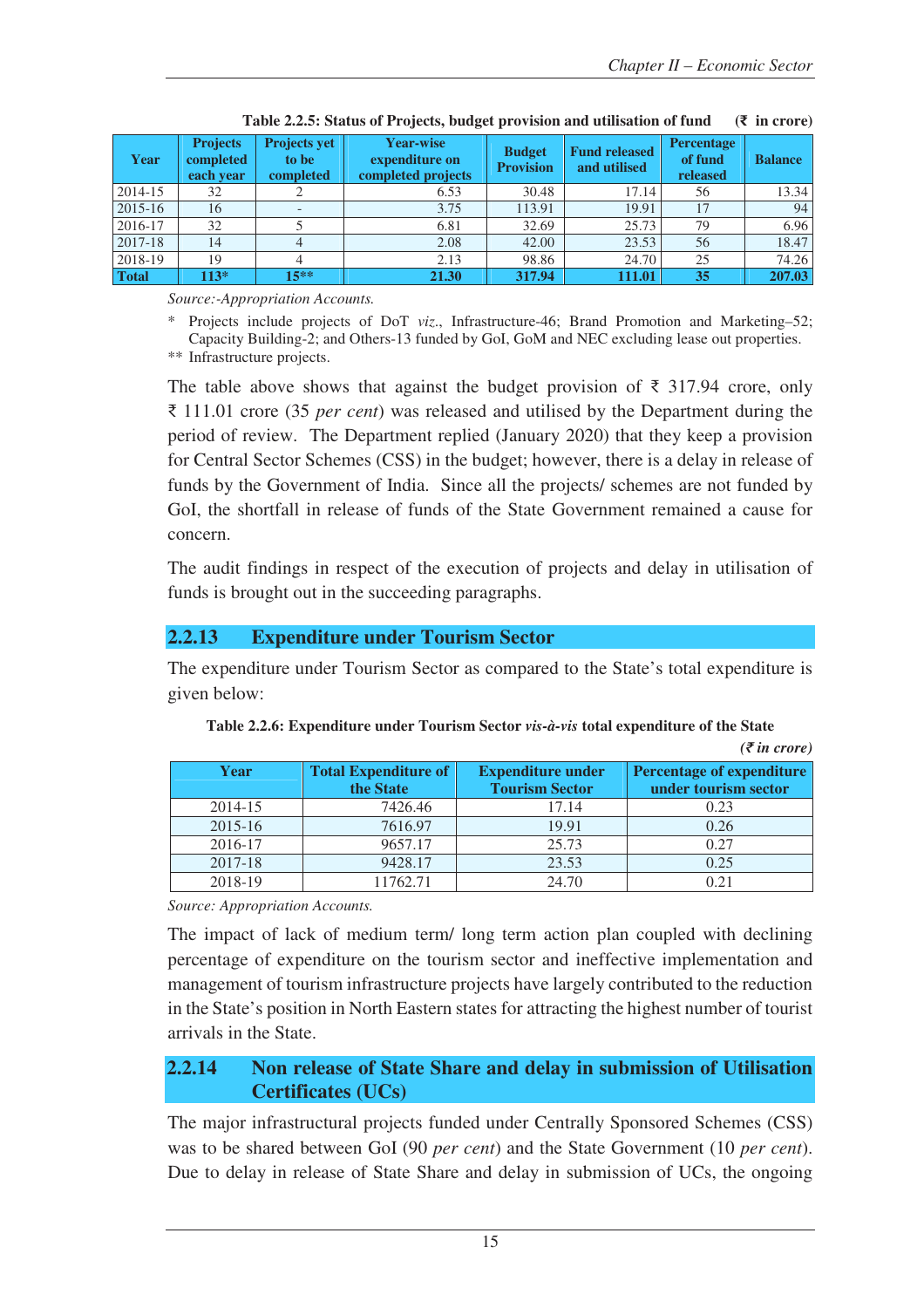projects of Eco-tourism in Garo Hills are also facing time over run. We also noticed delays in furnishing of UCs by DoT causing delay of projects as summarised below:

# *2.2.14.1 Eco-Tourism*

The Eco-Tourism Circuit covering Garo Hills (East, West and South) was proposed in order to preserve the locations for tourists to provide the facilities in traditional forms and experience the joy of angling and living in natural surroundings. It was proposed to develop these locations as Eco camps with facilities like Nok-Achik (dwelling of Garo families), Borang (Tree House), *etc.* in a traditional form for the experience of the tourists. Out of the 12 locations<sup>13</sup> originally selected, two locations<sup>14</sup> were later on replaced due to disputes over the possession of land.

The DPR was prepared by MTDC at the project cost of  $\bar{\tau}$  14.90 crore and forwarded to DoT and the same was vetted by Meghalaya Public Works Department (Buildings) and the project was approved for  $\bar{\tau}$  14.39 crore. NEC released  $\bar{\tau}$  3.75 crore as first instalment (March 2017) out of 90 *per cent* of its share.

As per the sanction order, State Government was to release its share immediately on receipt of this central share. It was however, observed that the State Government released its share of ₹ 0.38 crore after a lapse of two years (March 2019). Due to delay in submission of the UCs by MTDC, NEC did not release the  $2<sup>nd</sup>$  Instalment for implementation of the project which was also one of the reasons for the slow progress of the work.

MTDC stated (September 2019) that due to delay in release of fund by GoM and also due to inhospitable geological condition during monsoon season, commencement of work got delayed. Department stated (January 2020) that release of State share did not cause delay; the works commenced only after completion of codal formalities in June 2017.

The fact remains that development of eco-friendly projects was not taken up seriously since only 45 *per cent* of the total works was completed up to September 2018. All these delays have impacted creation of tourist facilities and thereby increase in tourism.

# *2.2.14.2 Improvement of Marngar Lake into a Tourist spot*

NEC accorded its approval (July 2012) for the revised project cost in which, ₹ 3.58 crore was to be NEC's share and ₹ 0.40 crore being the State share.

Scrutiny of records showed that the NEC had released ₹ 2.20 crore in two instalments amounting ₹ 0.29 crore (March 2008) and ₹ 1.91 crore (March 2009). The project was due for completion by July 2014 but till March 2014, Department could submit UC of  $\bar{\xi}$  0.87 crore of NEC share only leaving the unspent balance as  $\bar{\xi}$  1.33 crore. We further noticed that NEC conveyed (March 2016) a further sanction of ₹ 0.62 crore only as

 $13$ <sup>13</sup> (i) Mandalgre, (ii) Ampahanggre, (iii) Rengrigre, (iv) Rongrekgre, (v) Jakopgre, (vi) Nengmandalgre, (vii) Gitokgre, (viii) Bawegre, (ix) Rapdikgre (under East Garo Hills), (x) Dalmagre (under West Garo Hills), (xi) Gambagre, (xii) Bolsalgre (under South Garo Hills).

<sup>&</sup>lt;sup>14</sup> Rengrigre and Rongrekgre were replaced with Chiokgre and Bolkinggre.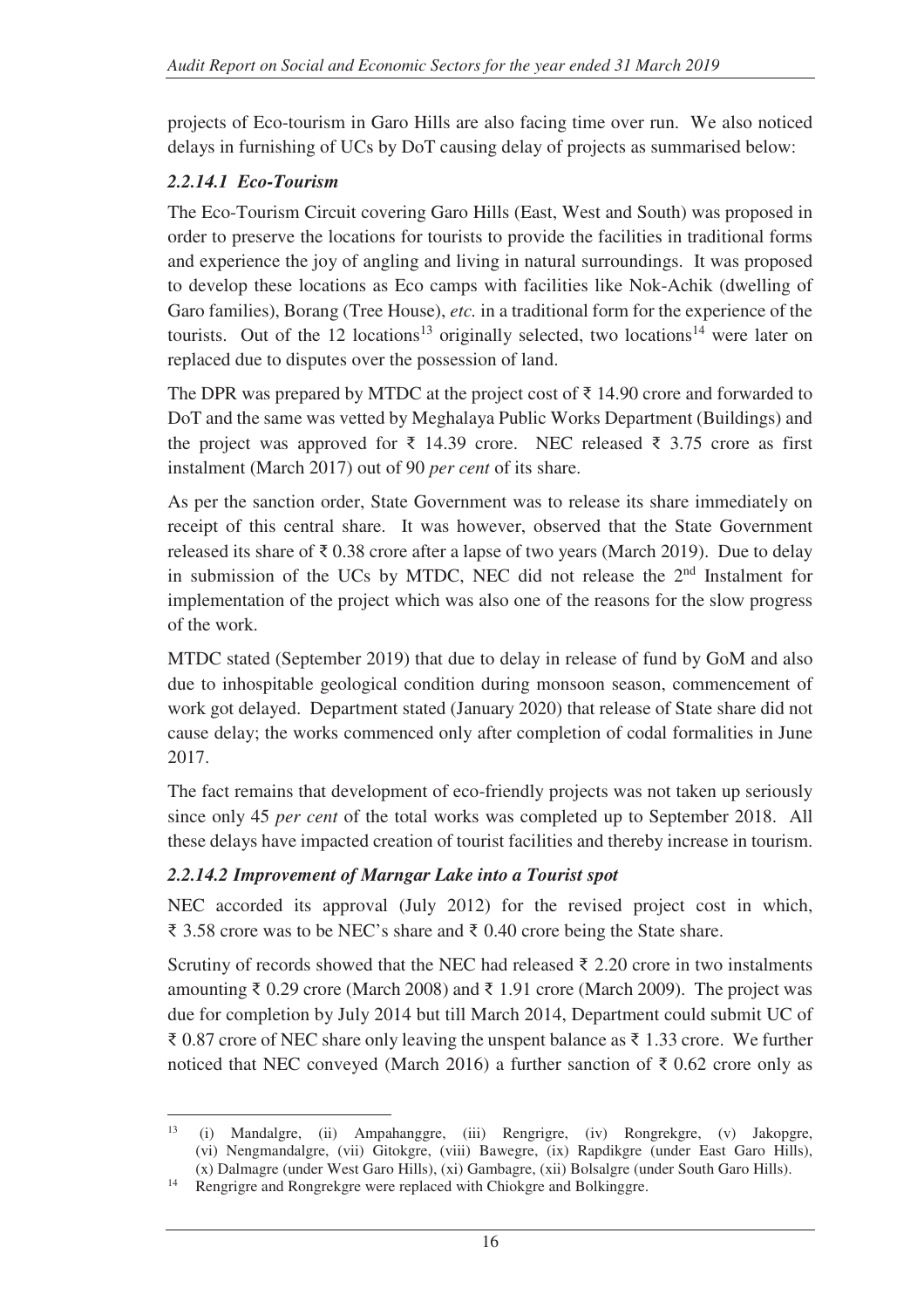final instalment treating  $\bar{\tau}$  0.76 crore<sup>15</sup> as lapsed due to delay in submission of UCs. It was also observed that DoT could submit the UC of the final instalment released by NEC only after November 2017. Audit also noticed that due to lapse of fund, three important components<sup>16</sup> of the work sanctioned (July 2012) could not be taken up by DoT.

Department stated (January 2020) that the project has been completed and made operational.

The fact however remained that due to delays in release of funds and submission of UCs the project which was scheduled to be completed in July 2014 could be completed after a lapse of more than five years. Moreover, the Department treated the work as completed even though three important components of work could not be taken up due to lapse of funds.

# *2.2.14.3 Holiday IQ content Generation campaign proposal*

'HolidayIQ.com', an online travel community and information portal, submitted (July 2016) a proposal to the Tourism Department a scheme to promote Meghalaya Tourism by encouraging citizens of Meghalaya/ entrepreneurs to create digital tourism content for the State and run the content in its portal. Tourism Department forwarded (August/ September 2016) the proposal to NEC with a request to release  $\bar{\tau}$  20.00 lakh for logistic and publicity for the entire campaign. NEC accorded its approval and released ₹ 8.27 lakh as first instalment (March 2017). The GoM also conveyed its sanction of  $\bar{\tau}$  0.83 lakh in March 2017. It was seen that the Department ran the campaign for one and half years till August 2018 and the remaining funds of ₹ 10.90 lakh could not be utilised. There were delays in submission of UC of ₹ 9.10 lakh of more than one and a half year, which also impacted receipt of further funds of ₹ 9.73 lakh received only in January 2019. In the Exit Meeting (January 2020), Department accepted the fact and stated that remaining work valuing  $\bar{\tau}$  10.90 lakh was still pending.

#### *Programme Implementation*

Various documents<sup>17</sup> indicate the State Government's intention to develop the tourism potential of the State by developing infrastructure and tourism-related assets and by exploring the State's tourism potential in water sports, wildlife, trekking, adventure tourism, and eco-tourism. The shortcomings noticed during audit are discussed in the succeeding paragraphs.

 $\overline{a}$ 15 <sup>15</sup> ₹ 138.27 lakh - ₹ 62 lakh.

a. Hillock near water world, b. Arch Passage in rock garden and c. Waste water  $\&$  Sewage Effluent Pipe leading to outlet *etc*.

<sup>&</sup>lt;sup>17</sup> (i) MTP 2011, North Eastern Council's Integrated Tourism Master Plan for North Eastern Region, December 2011, (ii) Government of Meghalaya commissioned study - 'A Vision Document for the State of Meghalaya 2030' by National Institute of Public Finance and Policy, New Delhi December 2012 and (iii) documents and records of Department of Tourism and Directorate of Tourism/MTDC.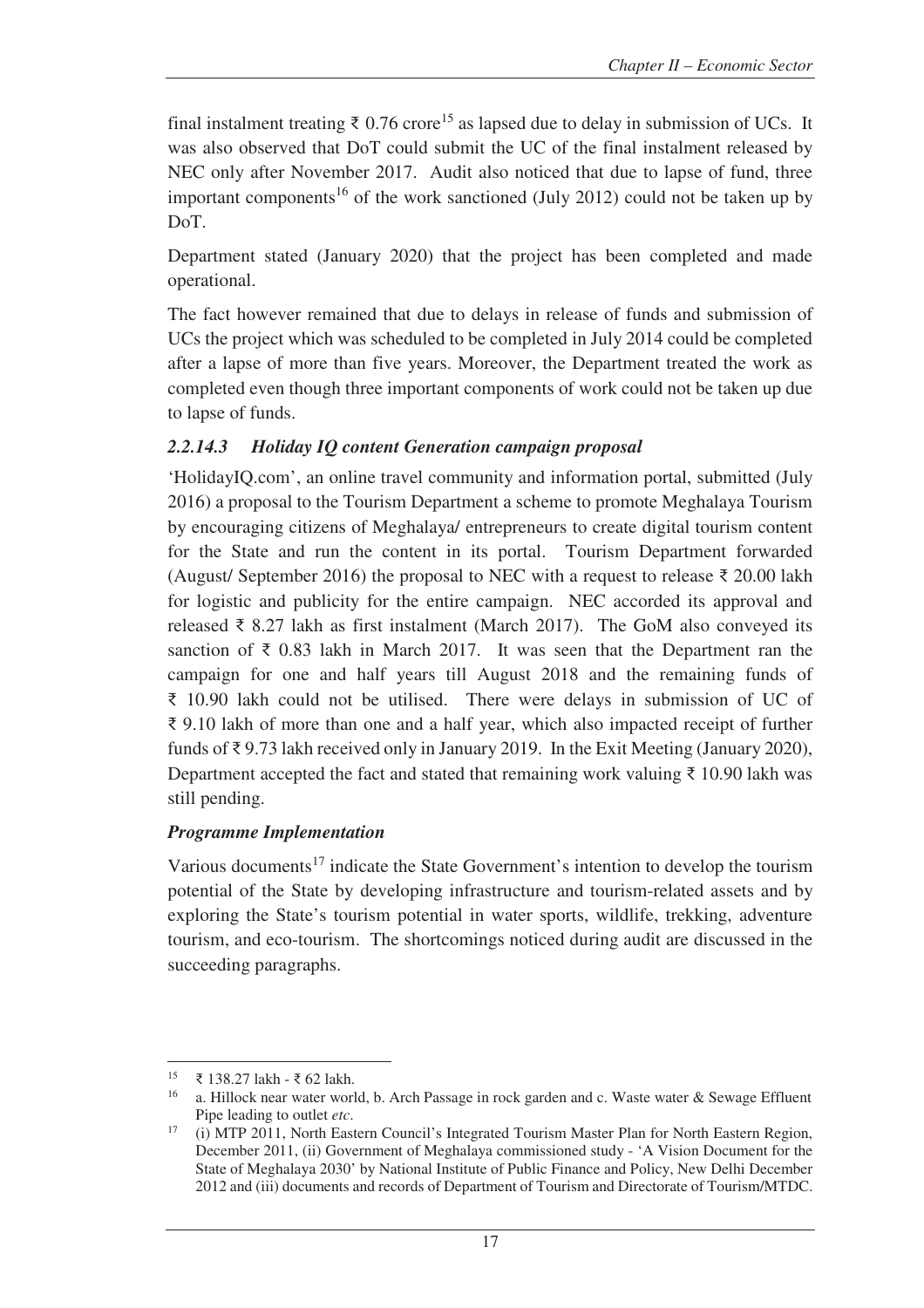# *2.2.15 Facilities for Private Investment and Entrepreneurship Development*

MTP 2011, stipulates that the Department will facilitate and has initiated the development of tourism infrastructure projects on a Public Private Partnership (PPP) basis. The MTP 2011 also envisaged drawing up of comprehensive plans to create a pool of trained manpower for realising the future tourism vision.

In this connection, the following observations are made:

# *2.2.15.1 Revenue loss on leased properties*

Efficient utilisation of the available assets under the PPP mode, timely generation of revenue from the leased properties and enforcing the terms and conditions of the agreement with the lessees, are prerequisite for providing better facilities to the tourists and availability of resources for the future upkeep of the assets.

Scrutiny of records however, revealed that up to March 2019, DoT/ MTDC had leased out 37 properties to private parties for running and maintenance of assets. Audit observed issues such as revenue loss due to failure to award the lease/ enforcing the provisions of the agreement, undue favour to the lessee, short realisation of lease rent, failure to explore better offers for lease property and failure to realise revenue amounting to  $\bar{\tau}$  0.80 crore from nine properties<sup>18</sup>. Appendix 2.2.1 details these deficiencies.

The Department in its reply (January 2020) admitted that the operation and maintenance of these assets in many places given the location, *etc.* are not very attractive to private parties and it was the mandate of the Department to create public goods for the tourist even if they may not make a profit given the low footfall in some tourist locations. In respect of the properties leased by MTDC, the Department also gave properties-wise reply which have been incorporated in **Appendix 2.2.1**. The reply of the Department only indicates that properties were created without proper planning and in areas having low tourist footfall.

# *2.2.15.2 Operation of Crowborough Hotel Project under PPP mode*

 $\overline{a}$ 

Mentioned was made in Paragraphs 7.2.11 and 4.7(ii) of the Reports of the Comptroller & Auditor General of India for the years 2005-06 and 2013-14 respectively regarding abnormal delay in completion of a proposed three-star, Hotel Crowborough in the heart of the city in Shillong, by MTDC although the project was to be completed by November 1988. After settlement of disputes, the Government decided to complete the building on a Public-Private Partnership mode and awarded the lease to one Lessly Shylla on a 'build, operate and transfer' basis (May 2008) for 33 years at an annual lease rent of  $\bar{\tau}$  1.73 crore subject to escalation a block of every three years. The proposed hotel was to be a five-star hotel have 104 rooms and amenities such as a

<sup>&</sup>lt;sup>18</sup> 1. Anogre Tourist Centre; 2. Mawlein Wayside Amenities; 3. Mawkdok Way Side Amenities; 4. Kutmadan Tourist Facilities; 5. Asanang Tourist Lodge; 6. Orchid Lodge; Tura; 7. Wards Lake Cafeteria; Shillong; 8. Drive Inn Restaurant; Nongpoh and 9. Baghmara Tourist Lodge.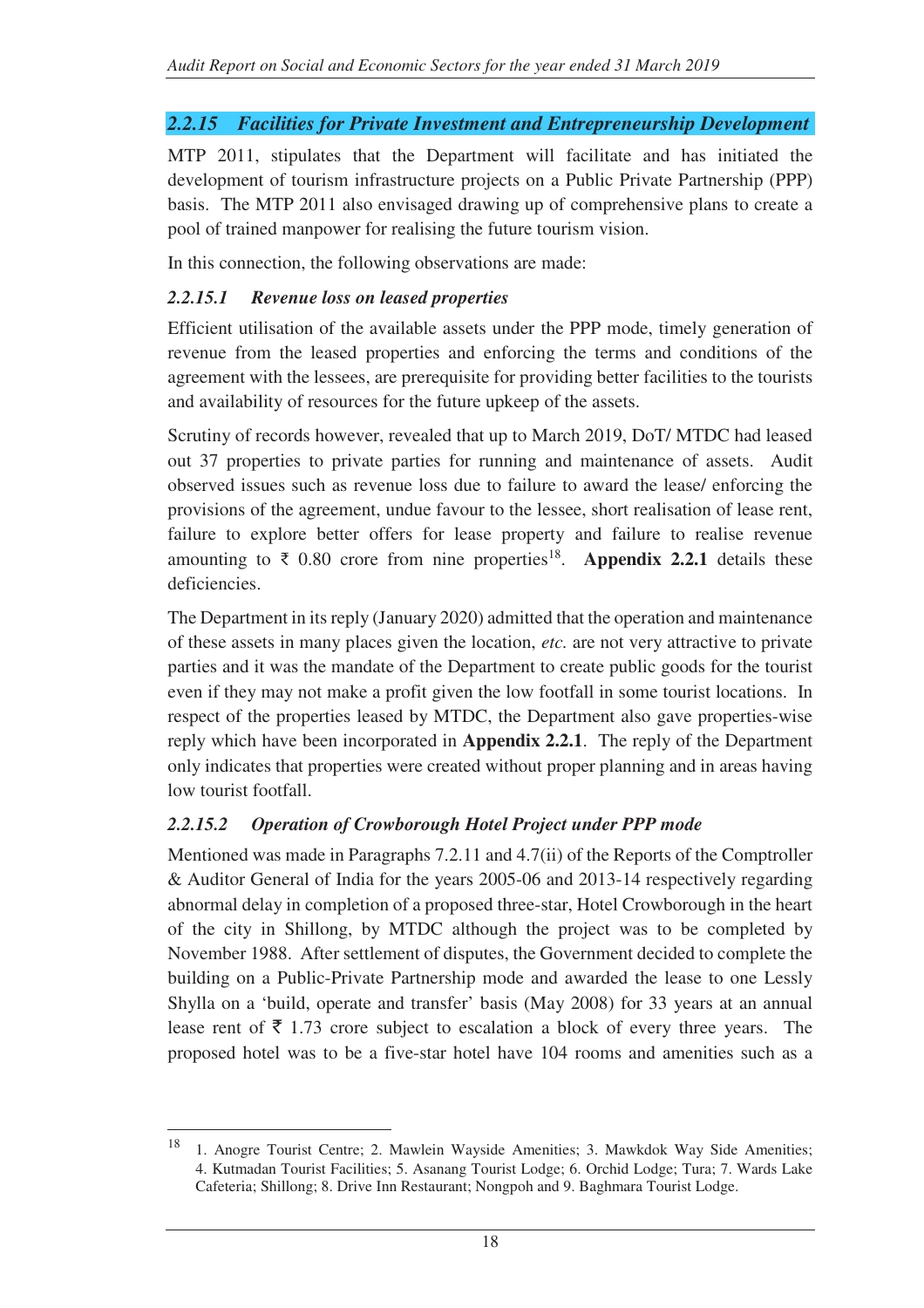restaurant, coffee shop, bar, disco, banquet hall, beauty parlour, health club with sauna and a shopping arcade and a state-of-the-art convention centre.

Scrutiny revealed that the lessee<sup>19</sup> was to complete the project by August 2014 but had not completed the same (July 2019). MTDC desired (July 2016) to terminate the lease and the matter was referred (July 2016) to the Arbitrators, who further granted (September 2017) an extension of three years (September 2020).

Thus, the project which was to be completed by November 1988, remained incomplete even after 31 years of its initial proposed date of completion and the objective of MTDC to provide luxurious accommodation to high-end tourists, businessmen, *etc*. remained unfulfilled. The Department in its reply (January 2020) stated that the progress of the project has picked up pace with a target to complete the hotel by September 2020.

# *2.2.15.3 Meghalaya Tourism Development and Investment Promotion Scheme*

The MTP, 2011 intends to promote the sector through public-private partnerships by extending several incentives to encourage private entities to develop infrastructure and tourism-related assets. Accordingly, the Government promulgated Meghalaya Tourism Development and Investment Promotion Scheme, 2012 (MTDIPS), which provides subsidy of 30 *per cent* of the project cost of homestays and resorts, subject to a maximum limit of ₹ 16.00 lakh and ₹ 1.00 crore respectively.

Audit scrutiny (September 2019) showed that during 2014-19, GoM sanctioned 11 homestays/ resorts out of 23 applications received under MTDIPS 2012 for ₹ 0.98 crore. The reasons for rejection of applications were incomplete documentation, change of location and absence of bank support in some cases.

Given the fact that the scheme was conceived for boosting building up of tourism infrastructure and encouraging private sector participation, the number of beneficiaries under the scheme suggest that the incentives have not been very successful in attracting entrepreneurs.

# *2.2.15.4 Capacity Building Programme*

Meghalaya Tourism Policy 2011 envisaged a well-designed plan for capacity building and manpower training that will help make tourism development successful. The aim of the HRD plan was to create an efficient and professional manpower base in the tourism sector.

It was observed that the Department did not take any action to prepare long term plan for training needs analysis (TNA) or setting of Annual target for number of persons to be trained. Besides, the DoT did not have robust mechanism to monitor the status of employment of local persons both in formal as well as informal sector as envisaged in the policy.

We noticed that during the period under review, the Tourism Department had trained 873 persons in four courses for a cost of  $\bar{\tau}$  0.97 crore as shown in the following table.

 $\overline{a}$ 19 Shri Lessly Shylla.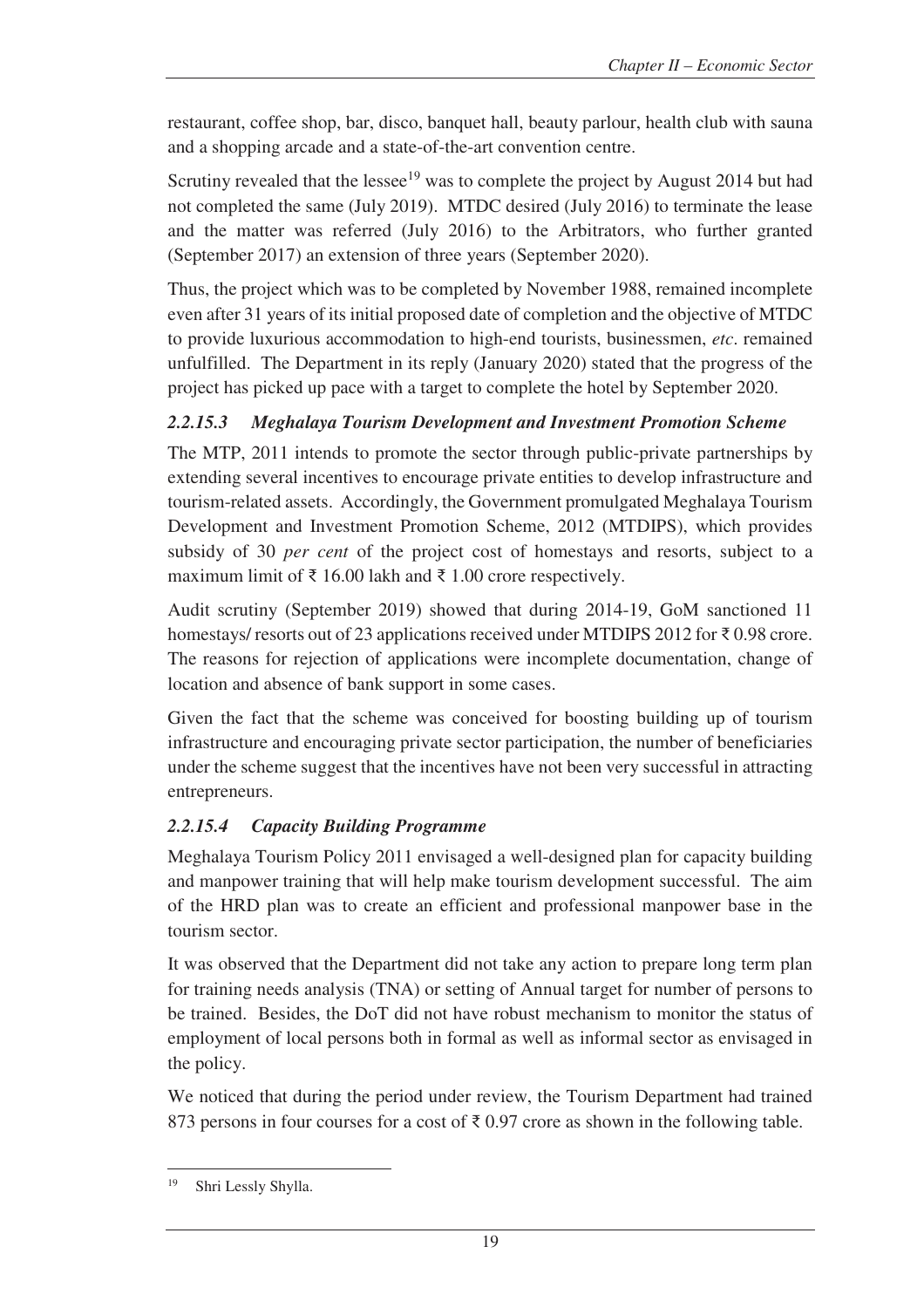|            |                              |                                                                                |                                      |                                     |                                      | $(\xi$ in lakh) |
|------------|------------------------------|--------------------------------------------------------------------------------|--------------------------------------|-------------------------------------|--------------------------------------|-----------------|
| Sl.<br>No. | <b>Work</b><br>order<br>date | Name of the provider/ service provider                                         | Name of the<br>course                | <b>Duration</b><br>of the<br>course | No. of<br><b>Trainees</b><br>trained | <b>Amount</b>   |
| 1.         | 29.06.15                     | 1. IL&FS Skills Development<br>Corporation Limited, Dhankheti, Shillong        | Food and Beverage<br><b>Services</b> | 2 months                            | 150                                  |                 |
|            |                              | 2. Basic Academy for Building Life Long<br>Employability, Lachumiere, Shillong | <b>Basic Front Office</b>            | 2 months                            | 100                                  | 46.52           |
| 2.         |                              | 15.02.16   Avenues Nongthymmai, Shillong                                       | <b>Basic House</b><br>keeping        | 2 months                            | 150                                  |                 |
| 3.         | 13.10.16                     | IL&Fs Skills Development Corporation<br>Limited                                | Food and Beverage<br>services        | 2 months                            | 432                                  | 50.25           |
| 4.         | 25.07.18                     | Indian Institute of Tourism and Travel<br>Management                           | <b>Tourist Guide</b>                 | 2 months                            | $41*$                                | N.A             |
|            | <b>Total</b>                 |                                                                                |                                      |                                     | 873                                  | 96.77           |

| Table 2.2.7: Details of training programme undertaken by Tourism Department |  |  |  |  |
|-----------------------------------------------------------------------------|--|--|--|--|
|-----------------------------------------------------------------------------|--|--|--|--|

*\*Program conducted by IITTM during 2018-19 on tourist guides.*

DoT, however could not provide the data for actual number of trainees placed or who set up own enterprise after undergoing the training.

The Department replied (January 2020) that MSSDS has provided skill development training to 3128 persons after July 2018 and out of them, 2155 persons were placed in tourism/ hospitality sector. The details of the states where the placement was provided was not mentioned. The Department should prepare a database of the employment of persons trained by them.

#### **2.2.16 Execution of projects and capacity utilisation**

#### *2.2.16.1 Delays in Project completion*

As detailed in **Table 2.2.2**, the DoT had 128 tourism projects under it, excluding the 'leased out property' of which, DoT completed (May 2019) 113 tourism related projects undertaken by it during 2014-19. Audit reviewed 44 projects (completed 29; ongoing 15) and observed that there were delays of 3-36 months in case of 18 projects. In five projects the DoT attributed the delay to reasons such as non-availability of land, early monsoon and delay in signing agreement. Attributing the delay to monsoon is however, not acceptable as onset of monsoon is a known and recurring phenomenon and the Department should have planned for the same in advance. For the remaining 13 projects, the Department did not furnish any reasons for the delay despite being asked for (August 2019). The details of the 18 projects have been given in **Appendix 2.2.2.** 

Similarly, MTDC had 24 tourism projects under it and out of these two were ongoing (May 2019). Audit reviewed all 24 projects<sup>20</sup> (completed 22; ongoing 02) and observed that there were inordinate delays in one on-going projects, apart from the **Crowborough Hotel Project**, which has been discussed in detail in **paragraph 2.2.15.2**, as detailed below.

<sup>&</sup>lt;sup>20</sup> *Swadesh Darshan Scheme* has been counted as one project even though the scheme consisted of four projects under it.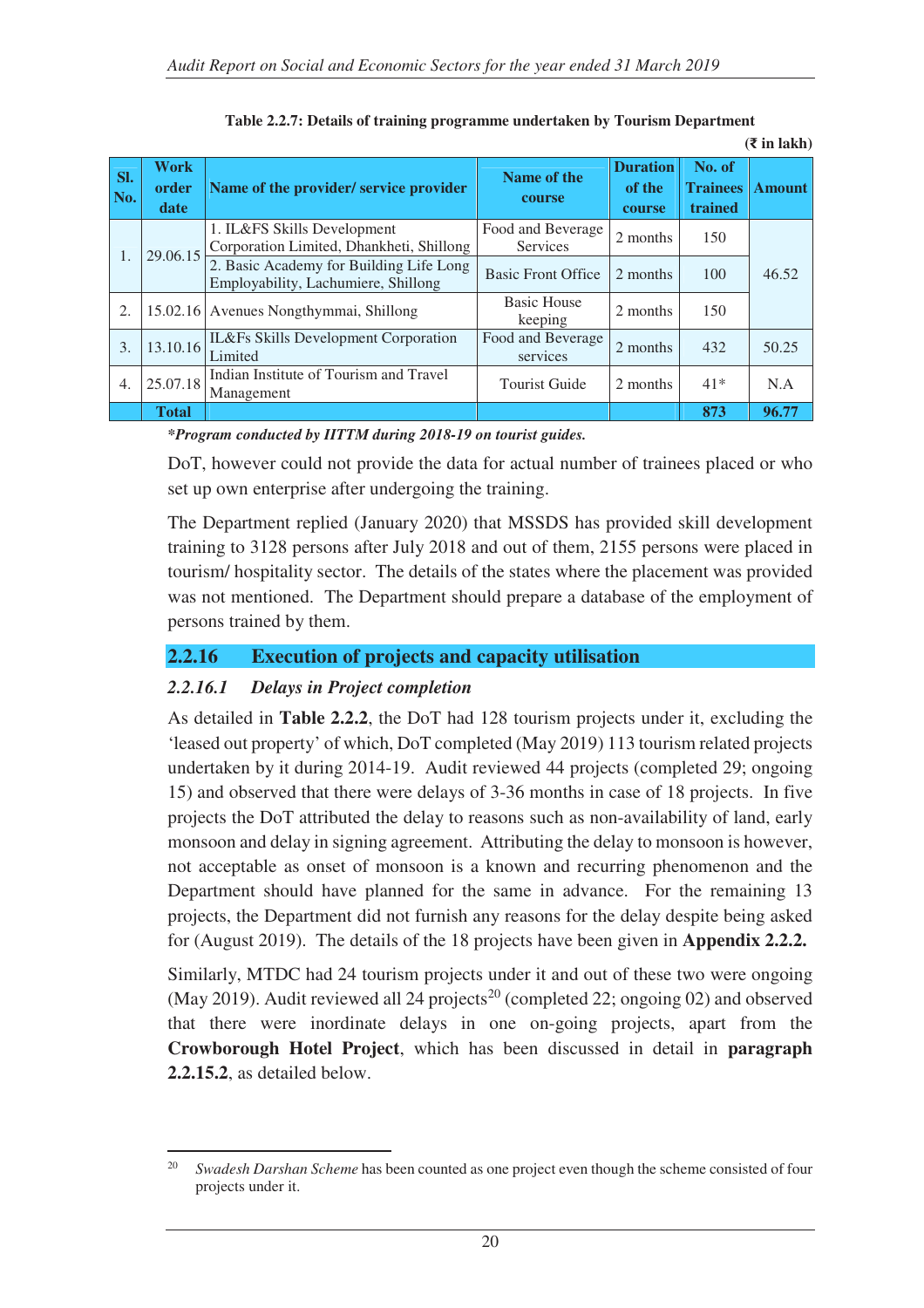*Swadesh Darshan Scheme***:** Ministry of Tourism (MoT), GoI, launched the *Swadesh Darshan Scheme* for integrated development of theme based tourist circuits in the country in 2014-15. This scheme is envisioned with the idea of positioning the tourism sector as a major engine for job creation, driving force for economic growth, building synergy with various sectors to enable tourism to realise its potential.

Under the Scheme, Ministry of Tourism, GoI sanctioned (July 2016) four projects<sup>21</sup> at an estimated cost of ₹ 99.13 crore in Meghalaya. Though, these were to be completed by December 2018, three projects under the scheme were still in-progress (September 2019).

Examination of records showed that time over-run of the projects was attributable to the delay in finalisation of tenders due to re-tendering for certain components of the work, delay in release of fund by the State Government and land acquisition problem in few cases. Though the projects were to be completed by December 2018, MTDC (implementing agency) had achieved a physical progress of 80 *per cent* and utilised ₹ 67.65 crore out of ₹ 79.31 crore disbursed by the MoT till September 2019. **Appendix 2.2.3** gives the present status of implementation of the four projects under the *Swadesh Darshan Scheme*.

Audit noticed that the Secretary, MoT, GoI, in her letter (February 2018) expressed concern about the slow progress of implementation of the Swadesh Darshan Projects. The Department while admitting the fact (January 2020) of time-overrun of the projects stated that due to problems of land issue with the local community, the work components at Sohpetbneng were delayed.

# *2.2.16.2 Tourist inflow and occupancy of MTDC operated hotels*

The main objective of MTDC, (set up in 1977) was to manage and operate its four hotels<sup>22</sup>, having a capacity of 120 rooms and also to adopt methods necessary to attract tourists in large numbers. The MTP, 2011 also stipulated that the Corporation should make efforts to increase its revenue to enable it to carry out promotional activities. As such, it is incumbent upon MTDC to play a major role in attracting tourists in its managed hotels/ lodges and thereby generate revenue and aid the process of promotional of tourist activities and growth of tourist inflow.

**Table 2.2.8** shows year-wise details of domestic and foreign tourists who visited the State as well as number of tourists who availed accommodation in MTDC operated hotels/ lodges during 2014-19.

 $\overline{a}$ <sup>21</sup> 1. Lake View Complex, Umiam; 2. U Lum Sohpetbneng; 3. Mawdiangdiang and 4. Orchid Lake Resort and Water Sports Complex, Umiam.

<sup>&</sup>lt;sup>22</sup> 1. Orchid Hotel, Polo - , 29 rooms. Pine Wood Hotel, Shillong – 40 rooms 3. Orchid Lake Resort, Umiam – 27 rooms and 4. State Convention Centre, Shillong 24 rooms.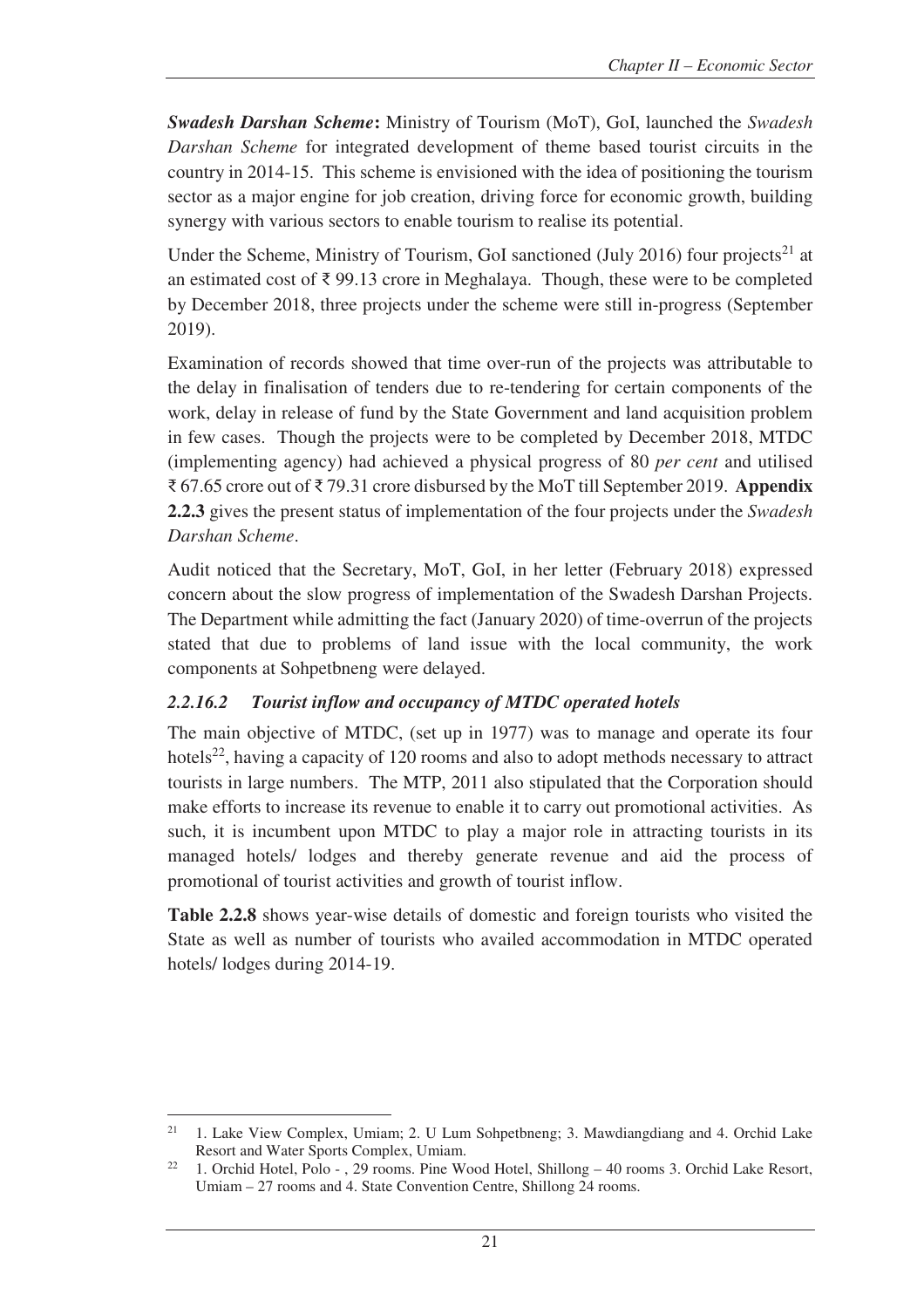|              | (in lakh)       |                            |              |                                    |                |                           |                      | <b>Percentage of tourists who</b> |              |  |  |
|--------------|-----------------|----------------------------|--------------|------------------------------------|----------------|---------------------------|----------------------|-----------------------------------|--------------|--|--|
| Year         |                 | <b>Tourist who visited</b> |              | <b>Tourists who stayed in MTDC</b> |                | stayed in MTDC's operated |                      |                                   |              |  |  |
|              |                 | <b>Meghalaya</b>           |              | operated Hotels/Lodges             |                |                           | <b>Hotels/Lodges</b> |                                   |              |  |  |
|              | <b>Domestic</b> | Foreign                    | <b>Total</b> | <b>Domestic</b>                    | <b>Foreign</b> | <b>Total</b>              | <b>Domestic</b>      | <b>Foreign</b>                    | <b>Total</b> |  |  |
| 2014-15      | 7.18            | 0.09                       | 7.27         | 0.26                               | 0.004          | 0.264                     | 3.62                 | 4.44                              | 3.63         |  |  |
| $2015 - 16$  | 7.51            | 0.08                       | 7.59         | 0.23                               | 0.006          | 0.239                     | 3.06                 | 7.5                               | 3.15         |  |  |
| 2016-17      | 8.31            | 0.08                       | 8.39         | 0.19                               | 0.004          | 0.194                     | 2.29                 |                                   | 2.31         |  |  |
| 2017-18      | 9.91            | 0.12                       | 10.03        | 0.19                               | 0.003          | 0.193                     | 1.92                 | 2.5                               | 1.92         |  |  |
| 2018-19      | 11.98           | 0.18                       | 12.16        | 0.18                               | 0.007          | 0.187                     | 1.50                 | 3.89                              | 1.54         |  |  |
| <b>Total</b> | 44.89           | 0.55                       | 45.44        | 0.87                               | 0.017          | 0.89                      | 1.93                 | 3.09                              | 1.96         |  |  |

| Table 2.2.8: Details of Tourist who visited the State and stayed in MTDC operated hotels/lodges |  |
|-------------------------------------------------------------------------------------------------|--|
|-------------------------------------------------------------------------------------------------|--|

*Source: Directorate of Tourism (GoM) and MTDC.* 

The table above shows that while tourist inflow in the State increased from 7.27 lakh in 2014-15 to 12.16 lakh (67 *per cent)* during 2018-19, the number of tourists who stayed in MTDC's operated Hotels/ Lodges decreased from 0.26 lakh to 0.18 lakh (30 *per cent)* during the same period.

**Table 2.2.9** provides year-wise occupancy of four MTDC's operated Hotels/ Lodges during the review period:

| Year        | <b>Number of rooms available</b><br>during the years | <b>Number of rooms sold</b><br>during the year | <b>Percentage of</b><br>occupancy of rooms |
|-------------|------------------------------------------------------|------------------------------------------------|--------------------------------------------|
| 2014-15     | 39931                                                | 14030                                          | 35                                         |
| $2015 - 16$ | 44194                                                | 19378                                          |                                            |
| 2016-17     | 42000                                                | 15833                                          | 38                                         |
| 2017-18     | 43268                                                | 17584                                          |                                            |
| 2018-19     | 40503                                                | 14266                                          |                                            |

**Table 2.2.9: Details of year-wise occupancy of four MTDC's operated Hotels/Lodges** 

*Source: MTDC.* 

The table above shows that MTDC, which was a nodal agency of the Government responsible for development of tourism in the State, was able to achieve an occupancy rate of only 35 to *44 per cent* of the rooms available to it during 2014-15 to 2018-19.

#### *2.2.16.3 Manpower management in MTDC*

Meghalaya Tourism Development Corporation (MTDC) has been set up for development and promotion of Tourism in Meghalaya. Availability of skilled manpower is key for its success.

The person-in-position (PIP) against the sanctioned strength (SS) of MTDC revealed that there was acute shortage of manpower (both in Executive and Non-executive category) during the period 2014-19 as shown under:

|         | <b>Sanctioned</b> |                                 | $\mathbf{PIP}^{23}$ |                                 | <b>Shortage</b><br>(percentage of shortage) important post |                                 | <b>Some</b>               |
|---------|-------------------|---------------------------------|---------------------|---------------------------------|------------------------------------------------------------|---------------------------------|---------------------------|
| Year    | <b>Executives</b> | <b>Non</b><br><b>Executives</b> | <b>Executives</b>   | <b>Non</b><br><b>Executives</b> | <b>Executives</b>                                          | <b>Non</b><br><b>Executives</b> | vacant during<br>the year |
| 2014-15 | 15                | 221                             |                     | 172                             | 9(60)                                                      | 49(22)                          | GM (Personnel)            |
| 2015-16 | 15                | 221                             |                     | 171                             | 8(53)                                                      | 50(23)                          | GM (Personnel)            |
| 2016-17 |                   | 221                             |                     | 157                             | 8(53)                                                      | 64(29)                          | GM (Personnel)            |

**Table 2.2.10: SS and MIP of MTDC** 

 $\overline{a}$ Includes both regular and contractual staff.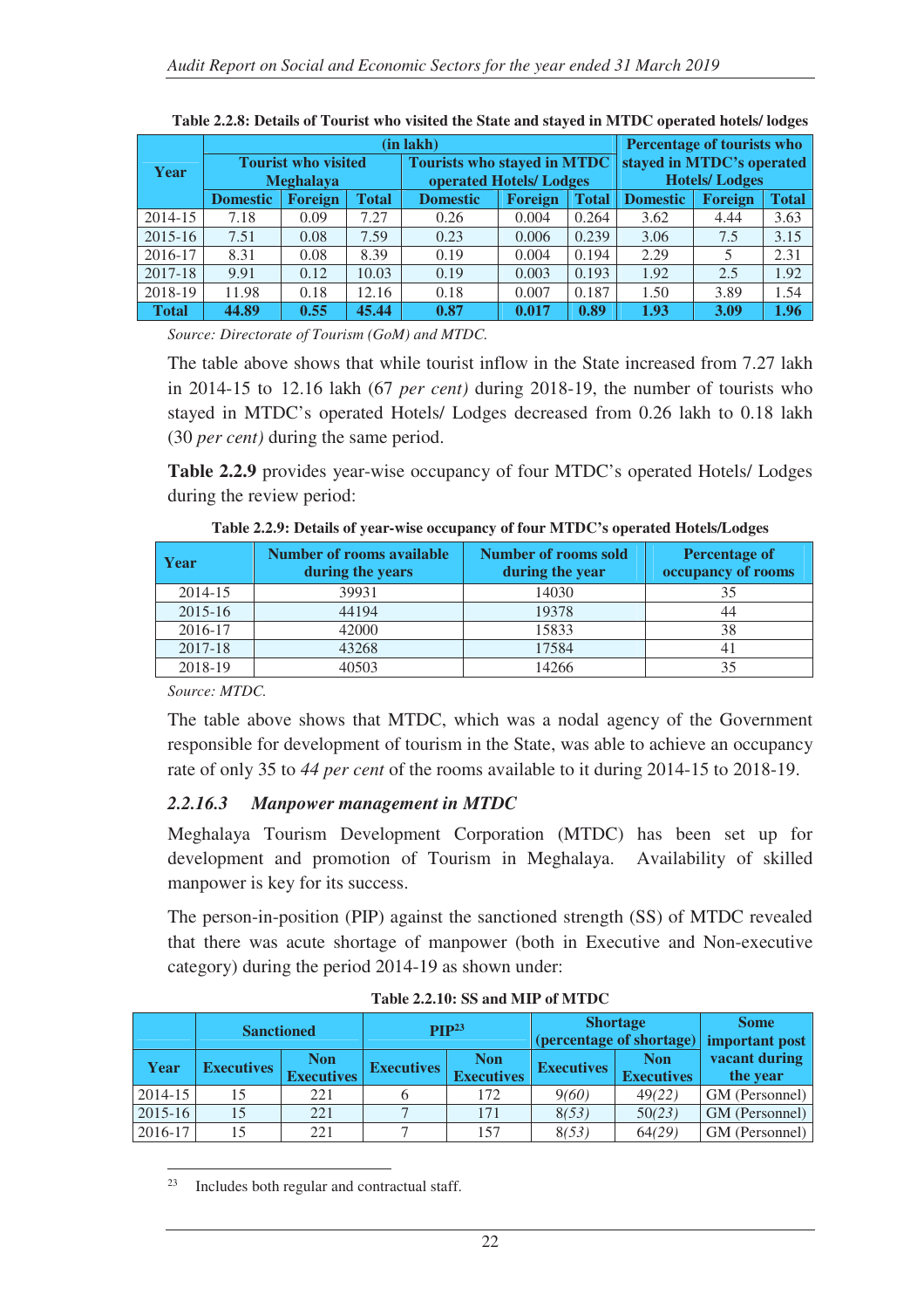|             | <b>Sanctioned</b> |                                 |                   | <b>Shortage</b><br>$\mathbf{PIP}^{23}$<br>(percentage of shortage) |                   |                                 | <b>Some</b><br>important post   |
|-------------|-------------------|---------------------------------|-------------------|--------------------------------------------------------------------|-------------------|---------------------------------|---------------------------------|
| Year        | <b>Executives</b> | <b>Non</b><br><b>Executives</b> | <b>Executives</b> | <b>Non</b><br><b>Executives</b>                                    | <b>Executives</b> | <b>Non</b><br><b>Executives</b> | vacant during<br>the year       |
| $2017 - 18$ | 15                | 221                             |                   | 161                                                                | 7(47)             | 60(27)                          |                                 |
| 2018-19     | 15                | 221                             | h                 | 148                                                                | 9(60)             | 73(33)                          | GM (Finance),<br>GM (Personnel) |

*Source: MTDC.*

The table above shows that that during 2014-19, the shortage in the executive cadre ranged between 47 and 60 *per cent* and in non-executive cadre between 22 and 33 *per cent*. Even important posts like GM (Finance) and GM (Personnel) were lying vacant during the review period. Coupled with other factors, the operations of MTDC were loss making, with an accumulated loss of ₹ 9.61 crore as on 31 March 2018. The MTDC had also outstanding statutory liabilities to the Taxation Department of ₹ 35.45 crore.

Thus, the performance of MTDC indicates that despite having an advantage over rest of the industry it failed to attract tourists and increase its revenue to enable it carry out promotional activities as envisaged in the MTP, 2011. On the other hand, it was found besieged with issues such as poor maintenance of its hotels and lodges, shortage of man-power, increasing financial liability and rising financial losses.

Department accepted (January 2020) the fact of shortage of manpower in executive as well as non-executive cadre during the review period due to constrained financial position of the company.

#### **2.2.17.0 Management of properties**

Proper project management is considered necessary for implementation of the projects economically, efficiently and effectively. We noticed following deficiencies in management of the projects.

#### *2.2.17.1 Adventure tourism*

Meghalaya has immense potential for adventure related activities including adventure sports like rock climbing, paragliding, parasailing, *etc*. The MTP 2011 highlights that at present caving is the most vibrant and visible tourism activity in the State, followed by nature walks and treks on the numerous living root bridges. The MTP 2011 also envisages promoting adventure tourism in the State and assigns the responsibility upon MTDC to support and promote water sports in the State.

Out of the four projects sanctioned under the *Swadesh Darshan Scheme*, three projects contained several components of adventure tourism such as development of floating barge, jogging trail and cycling track, development of canopy walk, speed boat, construction of rescue watch tower, procurement of rescue motor boat, *etc*. Though, the completion date of these projects was December 2018, they were still in-progress (September 2019). Thus, the Department has not yet been able to augment the adventure tourism infrastructure in the State to that extent.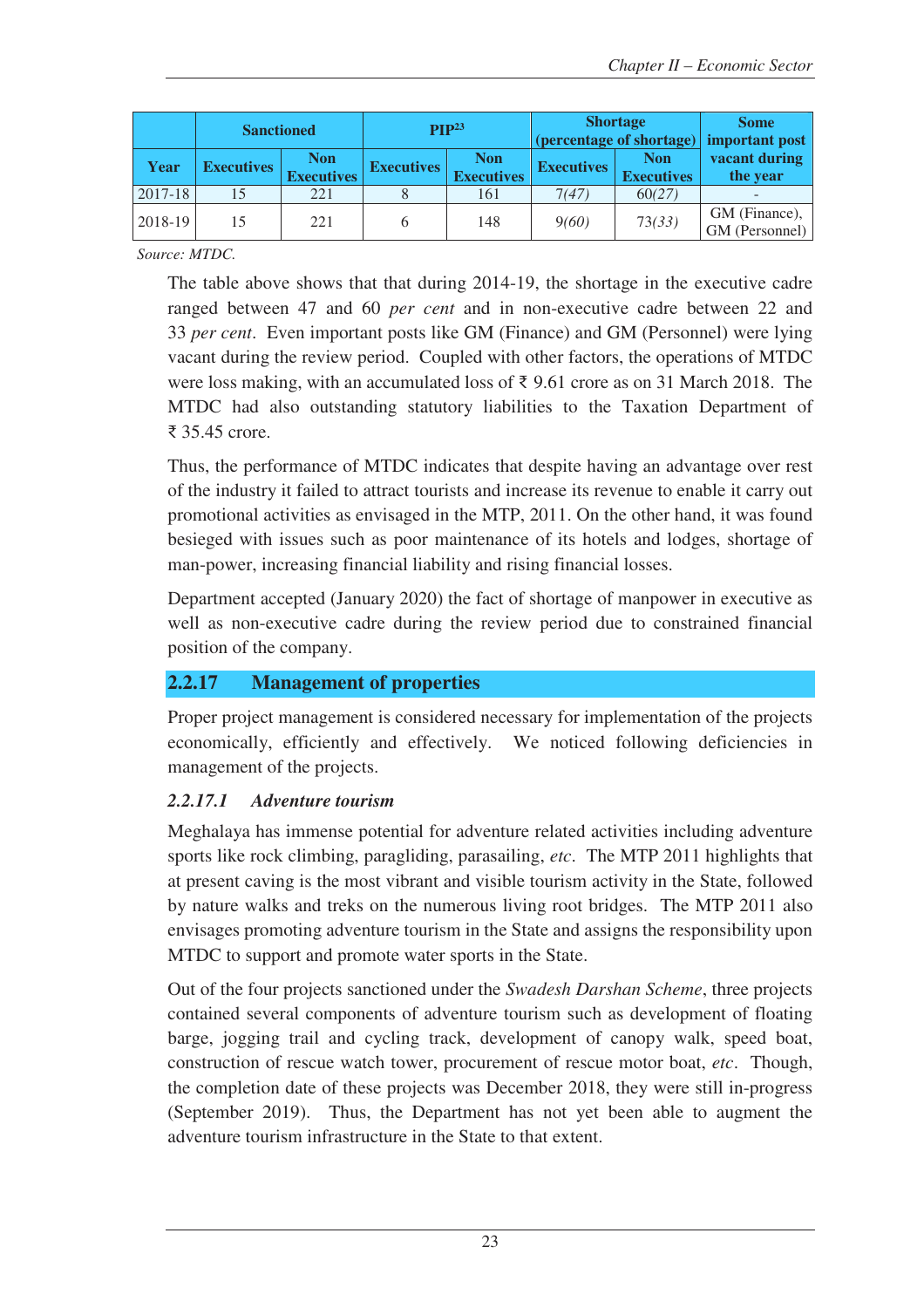Audit also scrutinised and physically verified the procurement of equipment for the Water Sports Complex, Umiam and the audit finding in respect of these are given in succeeding paragraphs.

# *(i) Ungainful utilisation of Parasailing equipment*

Based on the proposal for setting up Adventure sports Parasailing activities at Umiam, GoM sanctioned (March 2014 and December 2016) the project for ₹ 38.63 lakh. After inviting tender, DoT issued (February 2015) the work order for supply and installation of parasailing equipment to M/s Pioneer Adventure Tours (M/s PAT). M/s PAT accordingly supplied (May 2015) the parasailing equipment costing ₹ 38.63 lakh and payment was made to the firm. The equipment were handed over (July 2016) to MTDC for operation.

Audit scrutiny however, showed that the parasailing activities could not be made operational at Umiam owing to following reasons:

- $\triangleright$  Feasibility study for operationalising parasailing activities at Umiam was not carried out before getting the proposal sanctioned;
- $\triangleright$  The parasailing boat has a power of 100 Horse Power (HP) whereas requirement was for higher capacity;
- $\triangleright$  Landing and take-off on the ground was not possible due to the difficult terrain at Umiam Water Sports Complex.

Till the date of audit (August 2019), the equipment was lying idle in the Water Sports Complex, Umiam for more than three years. Thus, not only the expenditure of ₹ 38.63 lakh incurred on procuring parasailing equipment has become infructuous but more importantly failure to conduct a feasibility study and procure equipment of correct specification has also resulted in the objective of the Department to set up an Adventure Sports Parasailing activities at Umiam remaining unfulfilled.

Department stated (January 2020) that M/s PAT will start trial run for operationalising the parasailing equipment. The Department's reply is not convincing and responsibility needs to be fixed for procuring equipment in haste without proper feasibility study.

# *(ii) Water Sports Complex at Umiam*

Audit scrutiny (July 2019) showed that the agreement for supply of floating barge, rescue motor boat, speed boat, water scooters, body jorb and lifesaving equipment, *etc.* at Water Sports Complex, Umiam was signed with Cleghorn Meg Company Private Limited, Kolkata in August 2018. Work order valuing ₹ 6.47 crore for the supply was issued (September 2018) to the firm with a stipulation to supply the items within 12 months from the date of signing of agreement. The firm delivered all the items by May 2019.

During JPV (July 2019) of Water Sports Complex, Umiam and based on preliminary reply from MTDC, audit observed that four Water scooters (costing of  $\bar{\tau}$  26.04 lakh), have remained un-operational, as the complex has no back-up for power source. Thus, indicating that equipment were procured without proper planning and due diligence.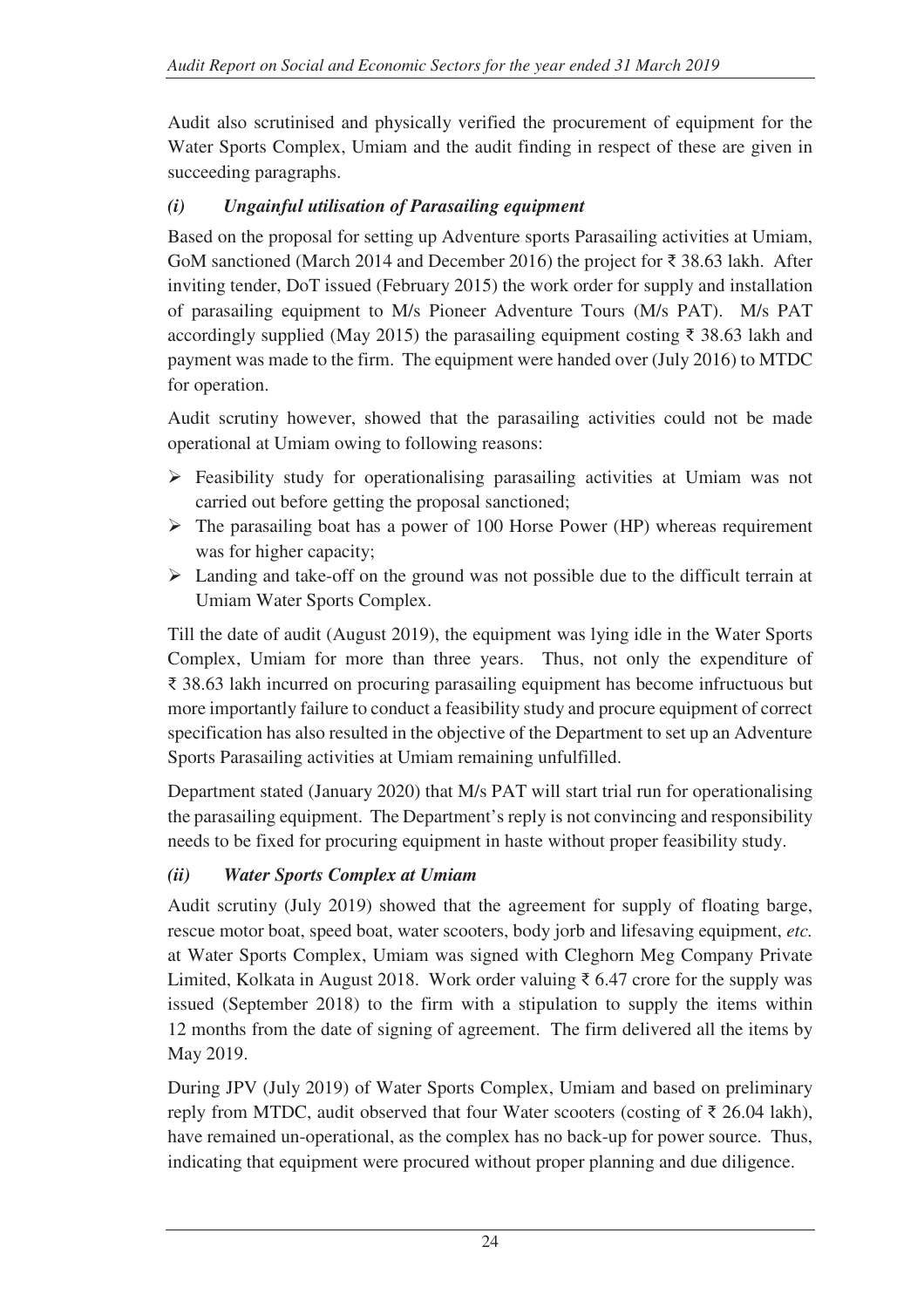Department stated (January 2020) that the water scooters supplied by Cleghorn Meg Company Private Limited had developed some technical problems which required service through the supplier. Action taken to resolve the problem was however not communicated, and the project remained a non starter.

# **2.2.18 Development of Tourism so as to ensure Sustainability**

The NITI Aayog's Report of Working Group II on Sustainable Tourism in the Indian Himalayan Region published in August 2018 points out that tourism is one of the main development sectors for the Himalaya and it can be the engine to drive future development in the region. This would only be possible if the development adheres to principles of sustainability.

Audit examined the steps taken by the Tourism Department in promoting sustainable tourism. The findings are given in the succeeding paragraph.

# *2.2.18.1 Sustainability issues in implementation of tourism projects*

As per Para 3 of MTP 2011, Tourism development will be undertaken in a manner so as to ensure sustainability and conservation of the State's environment and natural resources. The MTP 2011 spelt out its objective of 'going green' by encouraging hotel operators to strictly adhere to minimum standards with regards to environmental performance and health standard. The policy also envisages developing tourism by promoting a clean, healthy and safe environment.

Audit scrutinised 18 projects implemented by DoT during the review period, of which 17 projects had no provisions for preservation of environment and natural resources while executing them. The estimates **(Appendix 2.2.2)** had no provisions for sustainable measures such as installation of solar power, rainwater harvesting, *etc*. Moreover, none of the estimates contained the analysis regarding sustainability of the project undertaken.

Similarly, Audit also scrutinised the *Swadesh Darshan Scheme* being implemented by MTDC. The detailed project report of this scheme has taken into account issues such as bringing about sustainable development, solid waste management, construction of public toilets, solar lighting, *etc*. As mentioned in **paragraph 2.2.16.1**, the projects under the Scheme are however, yet to be completed.

Department accepted (January 2020) the audit observation on sustainability.

# *2.2.18.2 Waste management by homestays*

The Meghalaya Tourism Development and Investment Promotion Scheme, 2012 (MTDIPS), which provides a subsidy of 30 *per cent* of the project cost for homestays and resorts, subject to a maximum of  $\bar{\tau}$  16.00 lakh and  $\bar{\tau}$  1.00 crore respectively, should have provision for solid waste management with incinerators and rain water harvesting.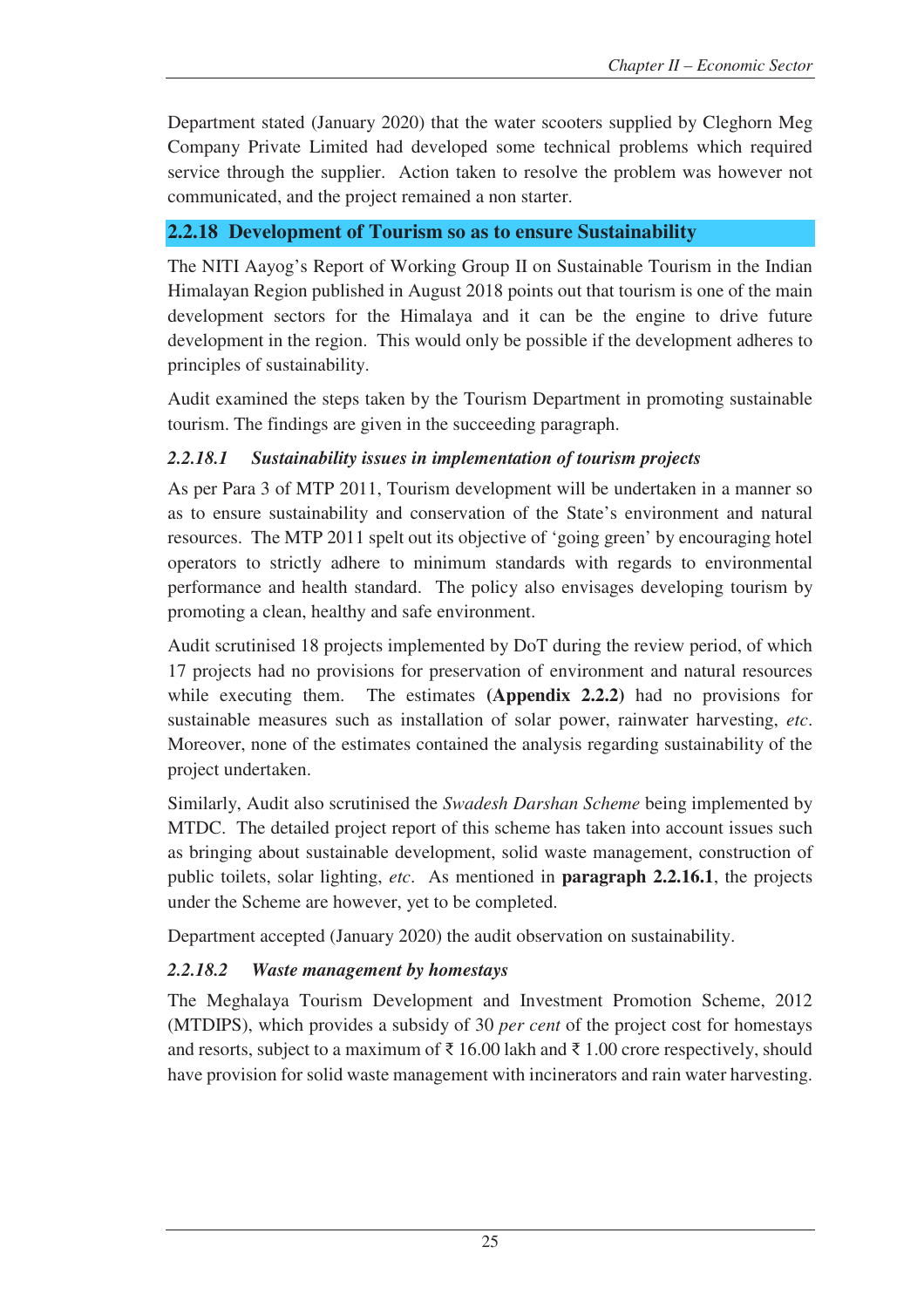During 2014-19, 11 homestays/ resorts were sanctioned under MTDIPS. Audit conducted Joint Physical verification (September 2019) of three homestays<sup>24</sup>. However, none of the homestays had provision of solid waste management with incinerators or rainwater harvesting despite subsidy of  $\bar{\tau}$  14.26 lakh given to them. Department had not taken any action for the violation (September 2019).

On being pointed out the Department accepted (January 2020) the audit observation.

# *2.2.18.3 Non-compliance to directive of the CPCB/ SPCB on installation of Dustbins at Myntdu River*

As the pollution level in Myntdu river at Jowai, Jaintia Hills had risen to unimaginable proportions because of high acidic content, National Green Tribunal (NGT) in its order (April 2017) directed the Central Pollution Control Board (CPCB) to work with the State Pollution Control Board (SPCB) for mitigating the level of pollution in the river. Pursuant to the order, a joint inspection was conducted (May 2017) by Regional Directorate, CPCB and SPCB, Meghalaya. The report castigated various Department/ Agencies including the Tourism Department for not taking any steps to provide requisite infrastructure for mitigating the level of pollution in the river. The report pointed out that Tourism Department which projects the pristine glory of the river had not taken any steps to provide requisite infrastructure to ensure that waste left behind by tourists is disposed of in a proper manner. It then directed the Department to place bins for waste in all the tourist spots in the area and make the necessary arrangement for collection of waste generated on regular basis.

Audit observed that, despite the directive, the Department has not installed (August 2019) waste bins in the tourist spots near the Myntdu River.

On being pointed out, the Department replied (August 2019/ January 2020) that the Tourist Officer, Jowai was instructed (August 2019) to approach the Chief Executive Officer, Jowai Municipal Board for installation of free dustbins. No further development in this regard was however, found on record.

# **2.2.19 Capacity of the Department to execute tourism projects**

Audit findings indicate that DoT/ MTDC have neither been able to attract experienced contractors with good track records to execute tourism projects nor develop the competence themselves to execute projects successfully on time. Most of the schemes conceived by the DoT/ MTDC suffered from inordinate delays and infructuous execution, mainly due to deficient capacity, either technical or financial, of the contractors to execute these projects.

Audit has already commented on persistent delay in completion of important projects such as *Swadesh Darshan Scheme,* Eco-Tourism, Improvement of Marngar Lake into a Tourist spot, *Holiday IQ* content Generation campaign, Construction of cottages & footpath at Riwai and Mawlongbna villages, *etc*. in preceding paragraphs. These

 $24$ <sup>24</sup> Shri Ian Andrew Khongmen, Baniun, Smti Merybell Khongsni, Pynursla and Smt R.B. Kharkongor, Nongshilliang, Nongthymmai.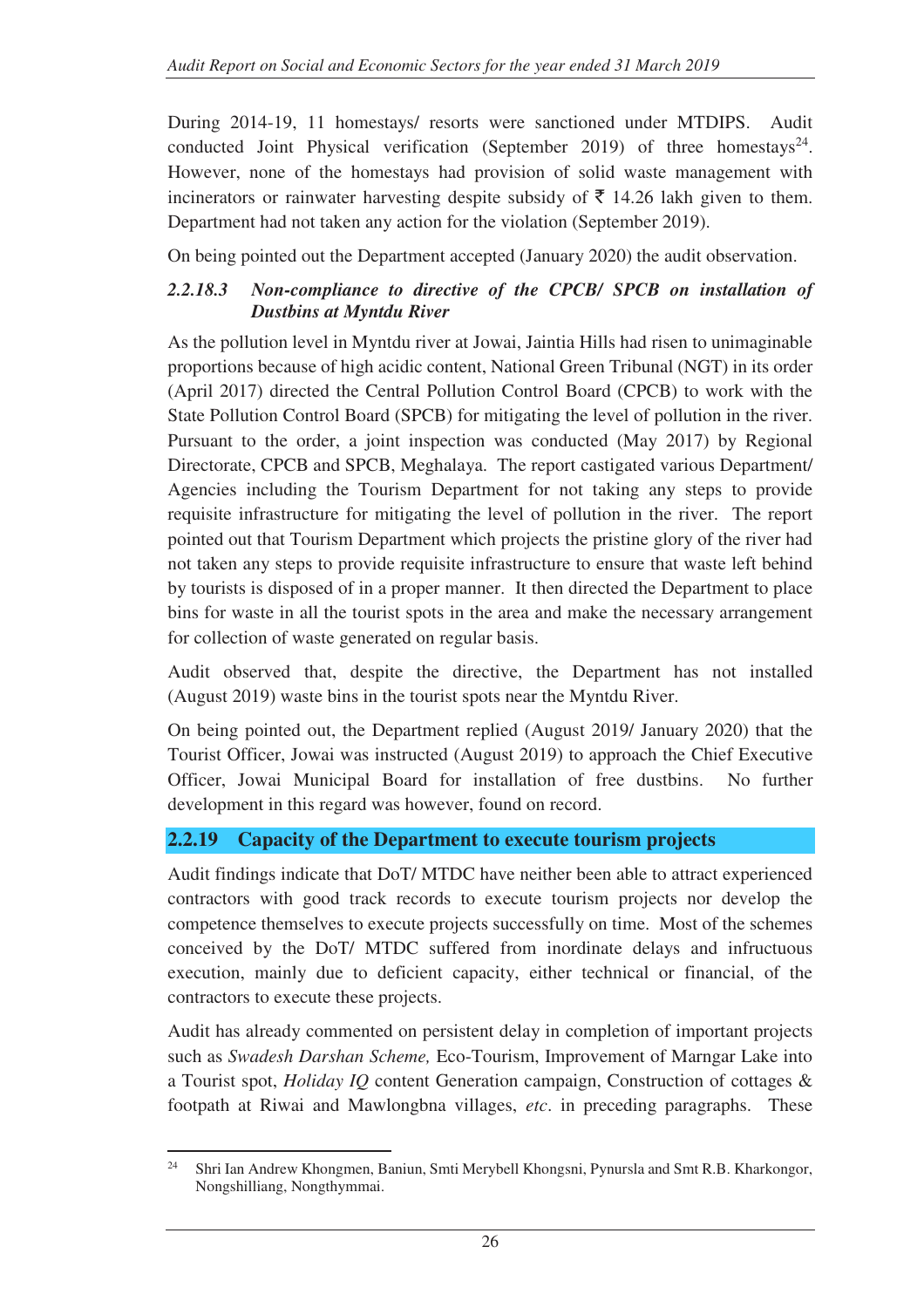projects were either running far beyond their scheduled date of completion or were completed after a delay of more than five years.

The inordinate delay of more than 32 years in completing the Crowborough Hotel also highlights serious capacity gap of the State in executing tourism related projects professionally. Not only did the Government fail to benefit from the 'BOT' model in attracting private investment for completing the five-star hotel project in the heart of the city, but instead they had to lend  $\bar{\tau}$  45 crore (through Meghalaya Industrial Development Corporation) to the joint venture, created for execution of the project.

The Department has failed to provide any specific explanation of delays in most of the projects. However, reasons like re-tendering of certain work components, issues regarding land acquisition *etc.* in many cases, are pointers that DOT/ MTDC have been unable to attract investors/ developers of high calibre to deliver quality projects in time.

# **2.2.20 Physical verification of assets created**

DoT and MTDC are responsible for repair and maintenance of assets created by it. Even the terms of sanction of GOI for various projects envisaged upon the State Government to undertake responsibility for maintenance and management of facilities created out of GoI funds. Audit conducted (July/ September 2019) JPV of 12 projects<sup>25</sup> and found that the DoT/ MTDC had not prioritised proper upkeep of assets created, as detailed below:

# *2.2.20.1 Orchid Hotel & Restaurant, Polo*

The hotel had only 10 rooms, out of 29 rooms available, which are saleable. The remaining 19 rooms were in a shabby condition and had deficiencies such as flaky and damp walls, fungus formation inside the room, insufficient light because of damage electrical connection, damaged wooden floor, *etc*. The hotel did not have the facilities of wi-fi. The hotel had only one aqua-guard to cater to supply of drinking water to its guests and staffs, the electrical connections in some rooms were not working and hence had insufficient light.

Department in its reply admitted (January 2020) that many of the rooms are not saleable for want of maintenance. It also stated that MTDC has decided to float an 'Expression of Interest' for renovation of the building and that the Department is conducting a feasibility study through a consultant.

# *2.2.20.2 Tourist Information Centre, Shillong*

Meghalaya has 13 Tourist Information Centres (TIC) all across the State. The TIC at Police Bazaar, Shillong besides providing information to tourists also conducts local package tours, booking of taxis and hotels. During physical verification (July 2019) of the TIC, Shillong, it was found that the centre had no provision of online booking and card payment for conducted tours, booking of taxis, hotels, *etc*., and was thus tourist unfriendly.

 $\overline{a}$ 11 completed projects and one on-going project.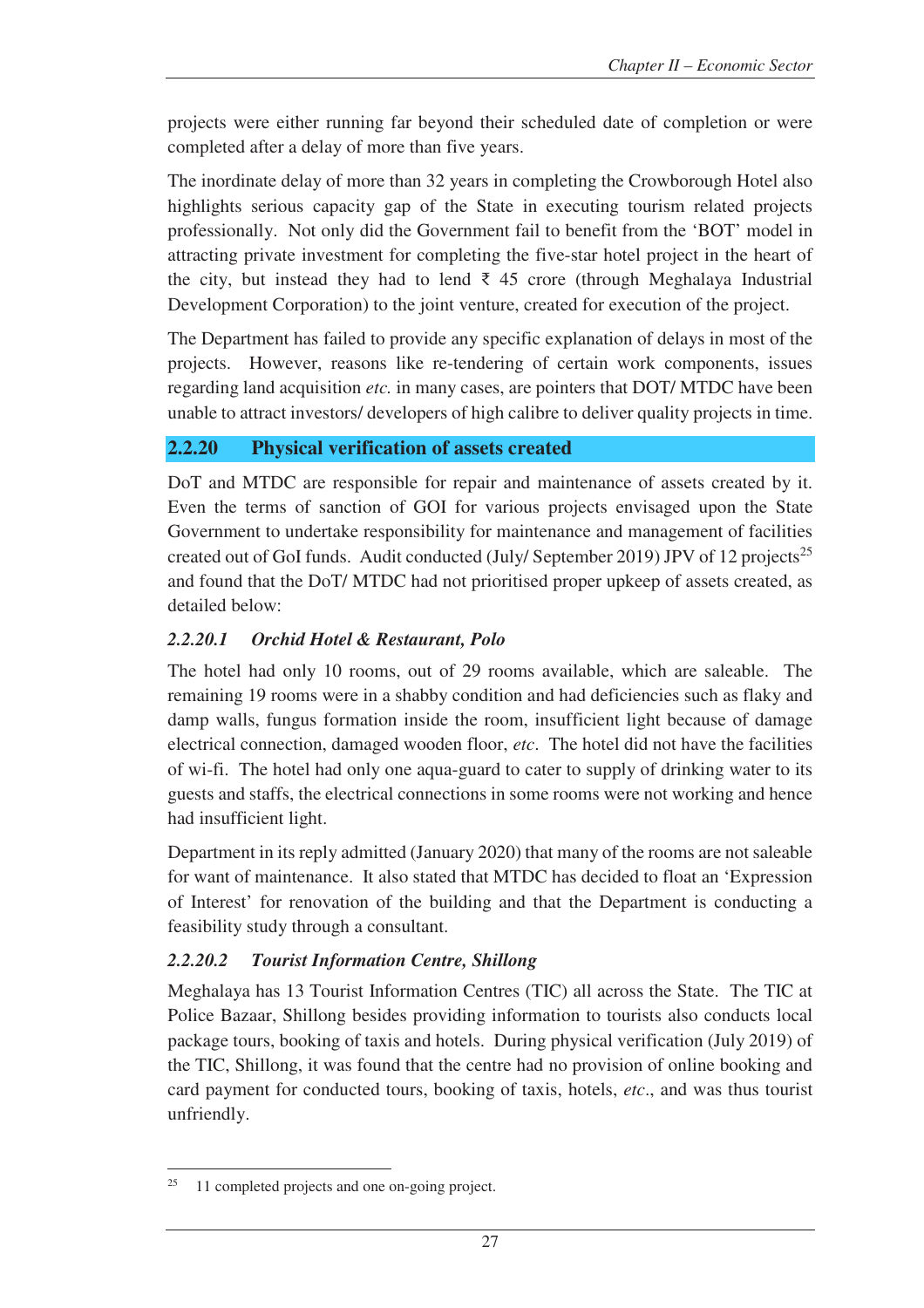Department agreed (January 2020) to implement online booking/ card payment facilities at an early date.

#### *2.2.20.3 Nokrek Biosphere Reserve*

Nokrek National Park, the core area of Nokrek Biosphere Reserve, is a national park located approximately 35 kms from Tura in West Garo Hills district of Meghalaya.

UNESCO declared this National park to its list of Biosphere Reserves in May 2009. Besides having wild animals, the area is also noted for 'Memang Narang' the original and the parent of all citrus fruits. A JPV was conducted (September 2019) to the last point of buffer zone of Nokrek Reserve.



*Photograph 2.2.1.: Poor road towards Nokrek.*

The approach road towards Nokrek was in extremely poor condition pointing towards lack of proper maintenance and indifference of the DoT to encourage tourists to the Reserve by creating proper approach road.

Department while accepting the fact (January 2020) assured to look into the matter considering the feasibility.

# **2.2.21 Brand Promotion and Marketing**

Para 5 (g) of MTP 2011 envisaged to develop an effective marketing strategy so as to provide a positive image for Meghalaya in the national and international market as a unique and preferred destination to visit. The marketing plan was to be developed after a thorough investigation of the tourism products in Meghalaya and the markets that it is targeting. The plan also included promotion of festivals and tribal sports, promotion of local handicrafts and cuisine, familiarisation tours for tour operators from outside the State for better knowledge of the places of tourist interest in Meghalaya. The audit findings in this regard is discussed in the succeeding paragraphs.

MTP 2011 envisaged promotion, publicity and marketing of tourism products in a wellplanned manner at national and international level. Further, adequate advertisement and publicity is required to attract more and more number of domestic and foreign tourists.

It can be seen from the **table 2.2.5** above that the share of expenditure on the tourism sector ranged only between 0.21 and 0.27 *per cent* during 2014-19. This expenditure further showed a declining trend during 2017-18 and 2018-19, clearly limiting the scope for expansion of tourism infrastructure in the State.

We observed that the Department had spent only ₹ 6.24 crore (about two *per cent* of total budget of tourism) during 2014-19 towards advertisement and publicity as depicted in **Chart 2.2.3:**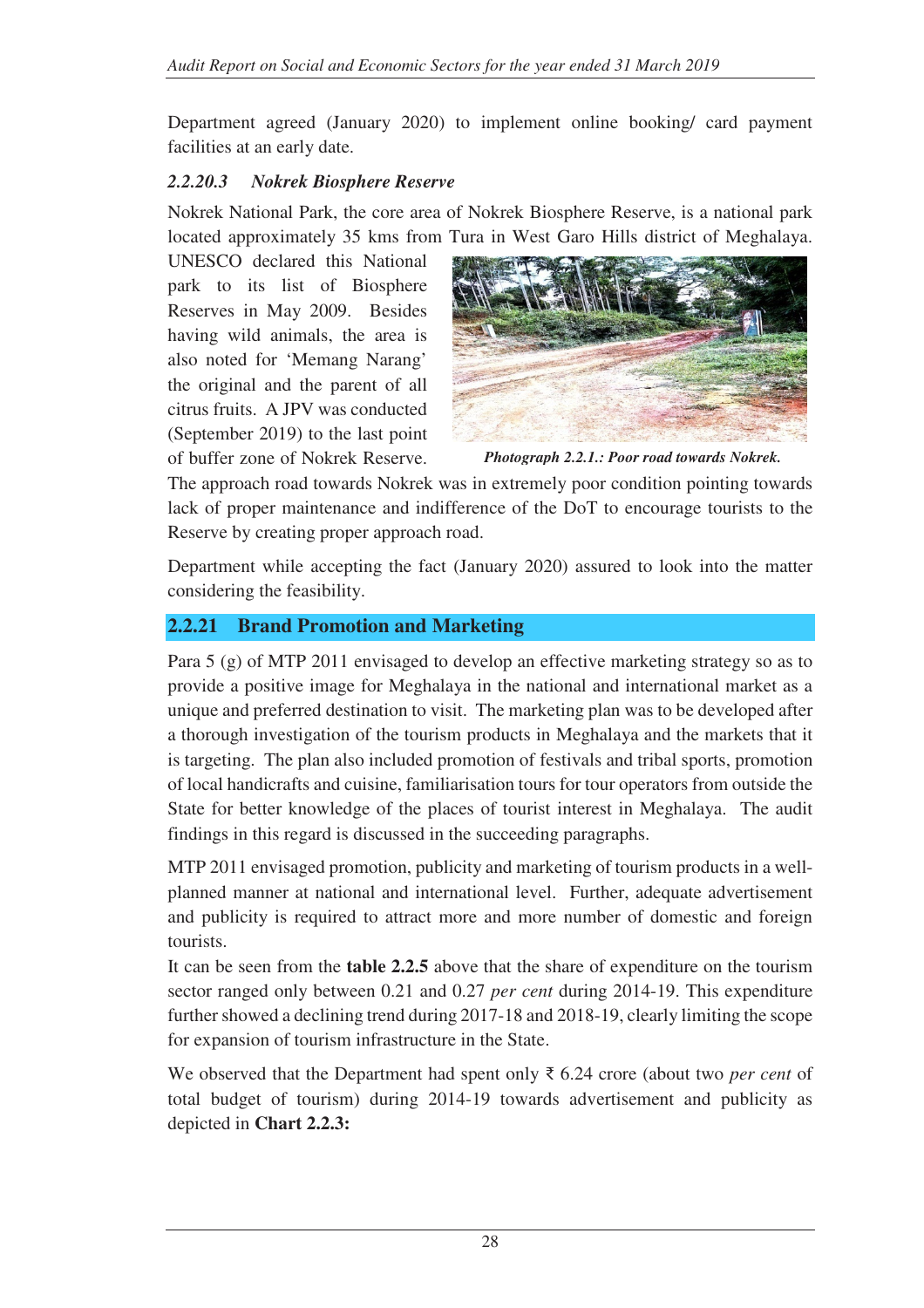

**Chart 2.2.3: Expenditure in advertisement and publicity** 

Audit observed that there was no consistency in advertisement and publicity as displayed by pattern of expenditure. Moreover, no fund was sanctioned for promotion of brand Meghalaya by the Department through electronic media during 2014-19.

Further, even though the share of expenditure on the tourism sector declined during 2017-18 and 2018-19, the Tourism Department further reduced its expenditure on advertisement and publicity from  $\bar{\xi}$  1,50 crore in 2016-17 to  $\bar{\xi}$  0.97 crore in 2017-18 and  $\bar{\xi}$  1.35 crore in 2018-19, indicating the low priority it accorded to advertisement and publicity.

Department in its reply stated (January 2020) that on the question of consistency in advertisement, the Department has taken up publicity based on the proposals received considering their reach and also the area where the Department wants to promote its brand and that it also take up publicity during lean periods though radio and also through social media. The fact however, remains that the expenditure on the tourism sector declined during 2017-18 and 2018-19 indicating that advertisement and publicity did not get the financial support as during 2016-17.

#### *2.2.21.1 Festivals*

Meghalaya is home of numerous fairs and festivals that attract not only local people but also visitors from outside the state especially during the State's major festivals such as Behdienkhlam, Nongkrem Dance, Wangala Dance and Cherry Blossom<sup>26</sup>.

During 2014-19, the State conducted 54 festivals across the State and the Department provided fund amounting  $\bar{\xi}$  2.96 crore for organising the festivals during the same period **(Appendix 2.2.4)**. The DoT however, stated (December 2019) that they did not carry out any Impact Study/ Review of the festivals organised, for which financial support was provided by the Department. It however, did not furnish any data showing the data of tourist footfalls at the time of the festivals. In absence of data of footfalls of tourists at the time of festivals as well as study of impact assessment, the outcome of

 $26\,$ <sup>26</sup> The **Cherry Blossom Festival** in **Shillong** celebrates the unique autumn flowering of Himalayan **Cherry Blossoms** with community events such as live music gigs, a beauty pageant, and stalls showcasing the cuisine, wine, arts and craft of the region. This festival being one of the unique kind in the country, has a potential for promoting the State as a tourist destination in a large scale.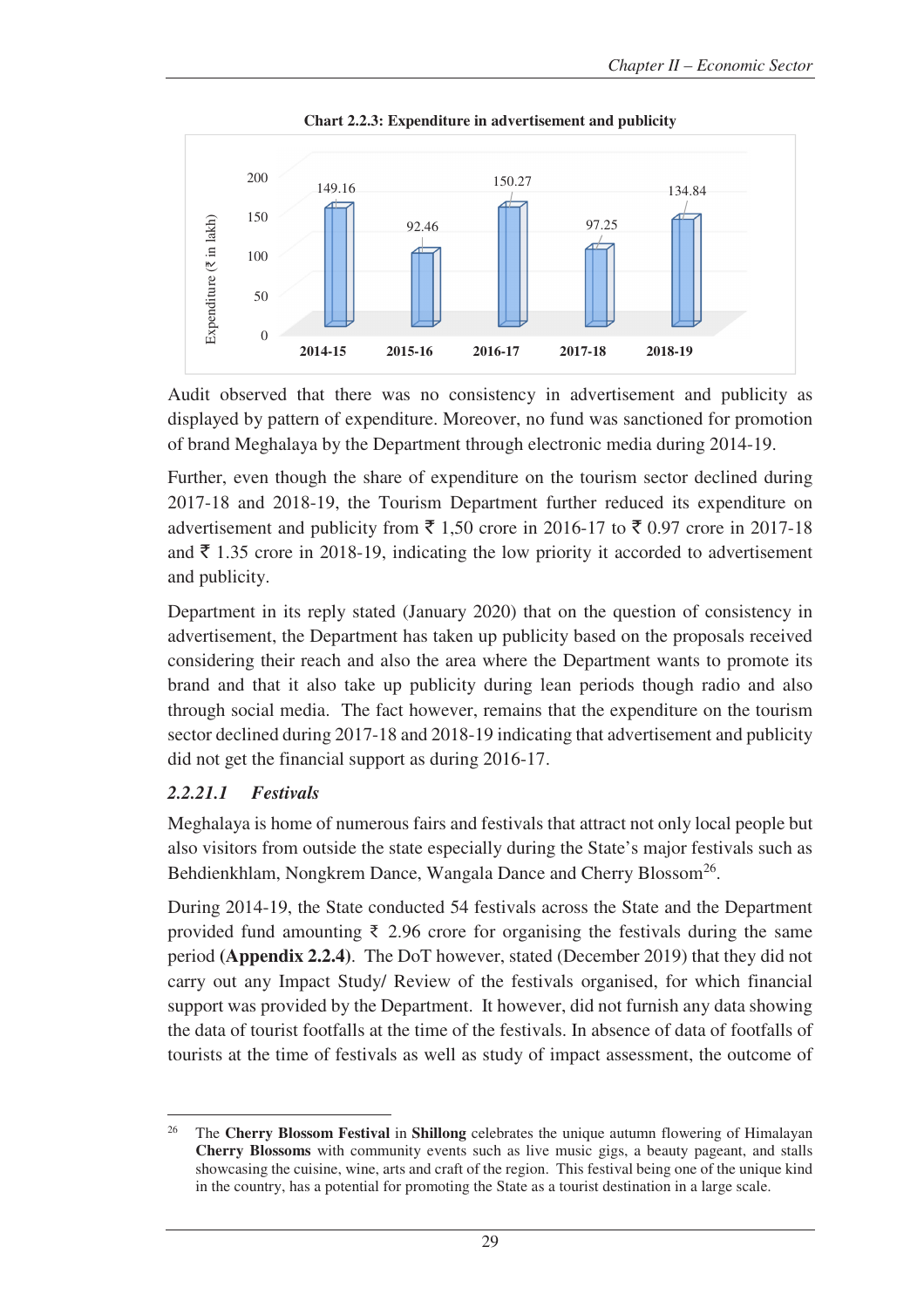promotional plan to showcasing the State as a popular tourist destination will remain unknown.

# *2.2.21.2 Web Portal of Tourism Department*

The Department has initiated advertisement and publicity of Meghalaya Tourism through official web portal of the Department. However, Audit observed that the information as uploaded in the web portal are not being updated on a regular basis which gives misinformation to the potential tourists as well as other stake holders at large which are as detailed below:

- 1. The Population of Meghalaya, percentage of literacy, area in sq.km was not updated in the web portal as per latest census (2011).
- 2. As per data furnished by the DoT, there are 15 TICs including Guwahati, Kolkata and New Delhi. However, in the website, only 12 TICs are listed.
- 3. The information relating to number of hotels/ lodges, restaurants, banks, ATMs, hospitals, places of attractions also need to be updated for the benefits of the tourists.

No Tourist grievance redressal mechanism was also found to be available in the web portal. DoT while accepting the Audit observation (October 2019), stated that they have already taken corrective actions for updation of the website. In this regard, the Department also stated that a new website is under development with the assistance of National e-Governance Division (NeGD) under the Ministry of Electronics and Information Technology for providing up- dated and detailed information on tourist destinations in Meghalaya.

#### **2.2.22 Good Practices**

The infrastructure maintained by the community at the Chandigre resort gave a pleasant experience while conducting JPV (September 2019) by the Audit team considering the apiculture activities and cultivation of organic fruits and vegetables.



*Photograph 2.2.2: Chandigre Eco-Resort.* 

The initiative taken by the Department to use Solar Energy at the cottages constructed at Nongkhnum River Island in West Khasi Hills is a good step towards sustainability.

#### **2.2.23 Conclusion**

The Performance Audit brought out that despite the State being known for its exotic tourist locations and 'Shillong' being referred to as 'Scotland of the East', the State lost its position as the top tourist destination in North-East. Lack of focused planning and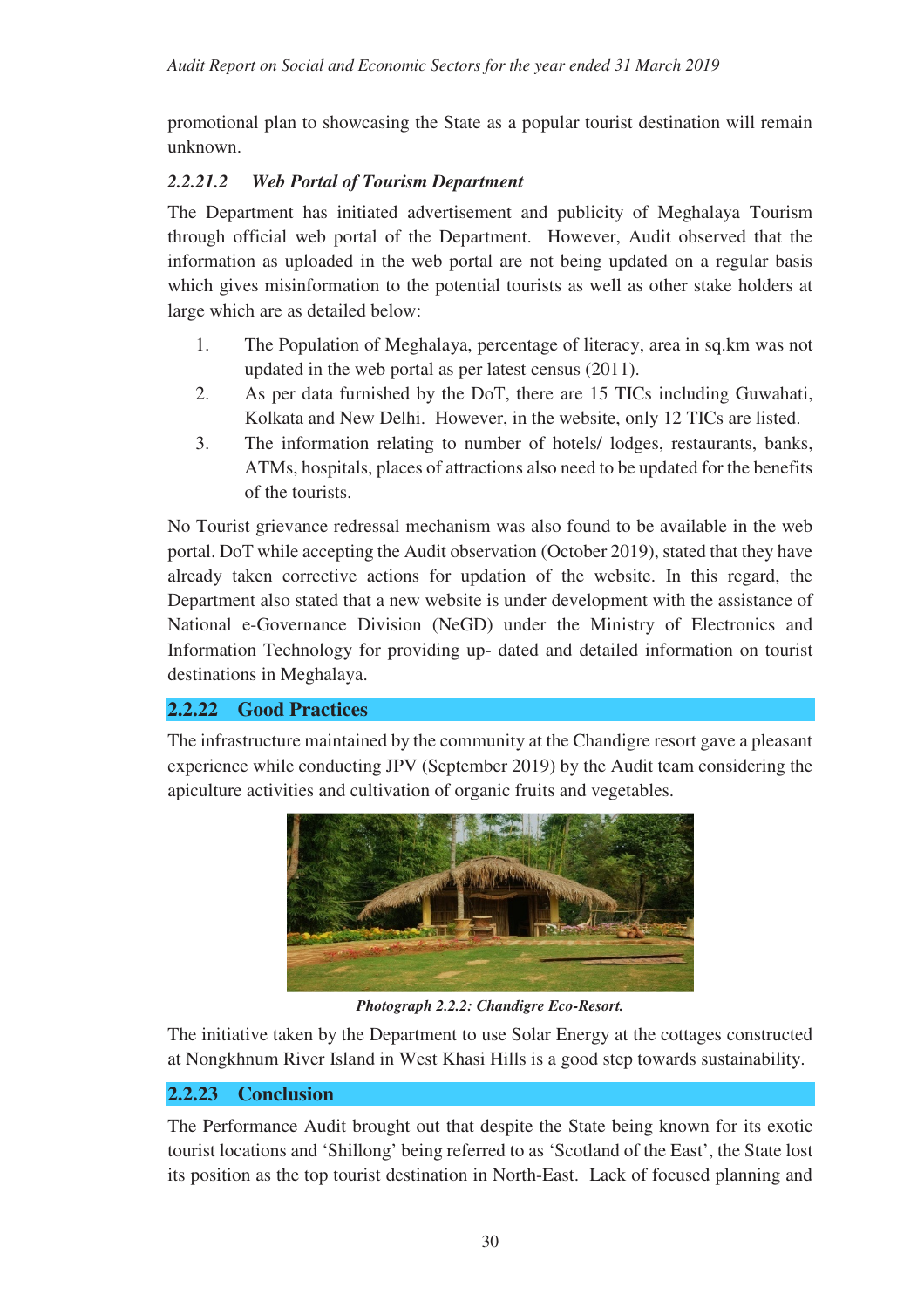absence of any medium term/ long term action plan for development of tourism activities in the State led to non-achievement of objective enumerated in MTP, 2011 despite the State having a huge potential for eco-tourism, rural tourism, adventure tourism, *etc*. The implementation of the tourism related projects both of the Department and MTDC was marred by inordinate delays mainly due to poor project management and delays in execution of projects though funds were available. The 37 properties leased by the Department to private parties saw revenue losses in nine properties instead of gains due to failure to enforce provisions of the lease agreements. The Crowborough Hotel project in Shillong, for providing luxury accommodation to high end tourists under PPP mode continued to be non-operational though it was to be completed by August 2014. Tourism development activities were undertaken without factoring issues of sustainability and conservation of the State's environment and natural resources. The MTDC's operated Hotels/ Lodges witnessed decrease in the number of boarders even while the tourist inflow in the State had increased during the review period. No review of impact assessment for organising the festivals were conducted neither the data of tourist footfalls during festivals were maintained. Advertisement and publicity initiatives were inadequate. The Department had not provided environment friendly measures of rain water harvesting, solar power in the test checked 18 projects despite policy statement to encourage environment sustainable tourism.

# **2.2.24 Recommendations**

- *The Department needs to adopt a focused strategy for broad stakeholder engagement and sustainable development principles for ensuring inclusive growth in the Tourism Sector by providing economic development opportunities in both urban and rural areas.*
- *The Department may ensure timely completion of tourism related projects. The Department may review the Crowborough Hotel project to make it operational.*
- *The Department needs to improve its fund management on projects and activities to avoid lapse/ loss of funds.*
- *The Department needs to put in place action plan to measure the progress made in encouraging private investment and in developing entrepreneurship including rural tourism.*
- *The Department needs to regulate the taxi related services in the State in general and at Guwahati Railway Station and Airport in particular to improve road connectivity to tourists coming to the State.*
- *The MTDC needs to manage its leased properties professionally to earn revenue to sustain itself and to carry out promotional activities.*
- *Impact assessment for organising the festivals should be conducted and data of tourist footfalls attending State managed festivals should be collected and feedback solicited from visitors to improve organising of such events to attract more tourists.*
- *The State may ensure sustainability and conservation of the environment and natural resources while undertaking tourism development, in keeping with its own policy.*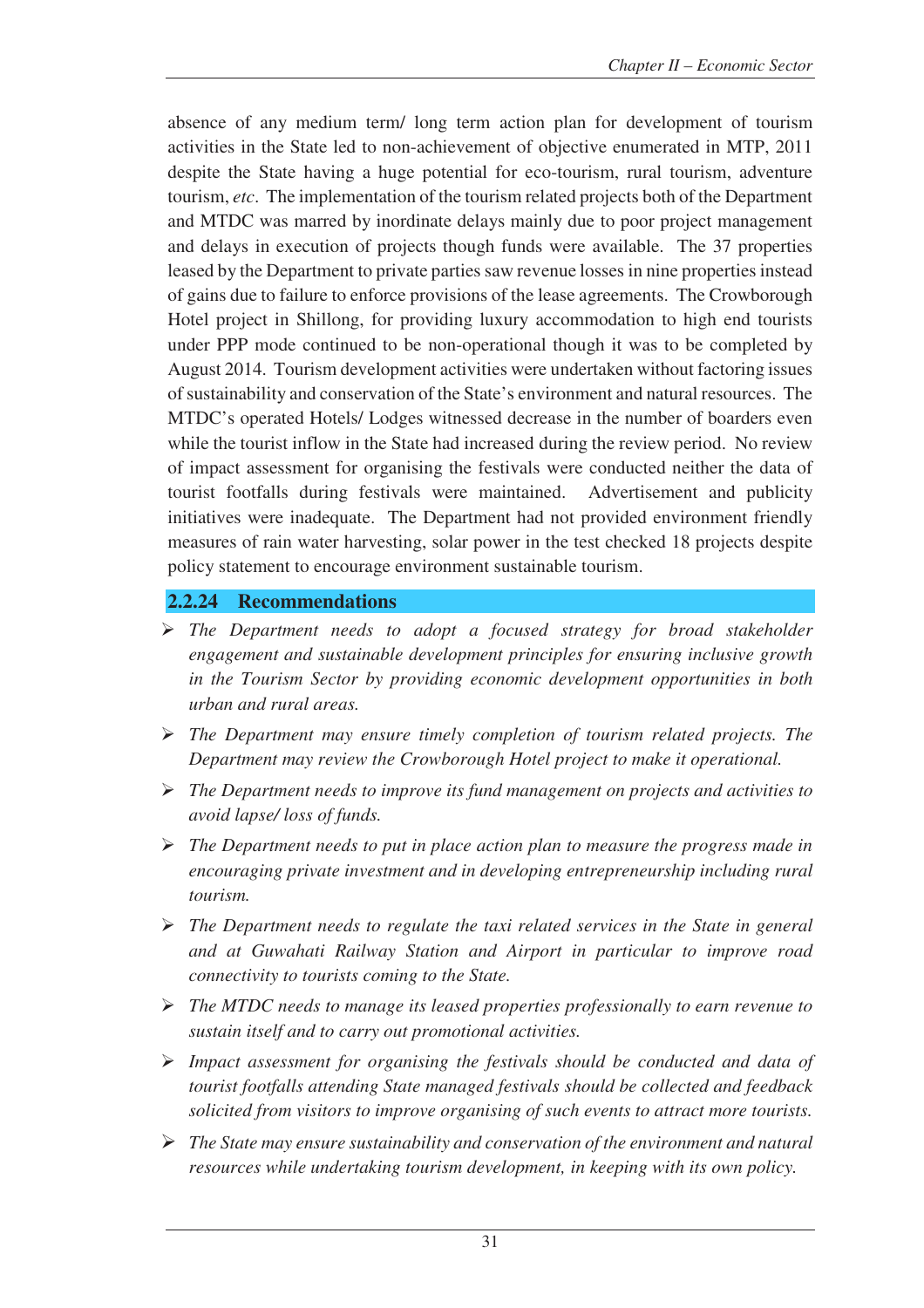# **COMPLIANCE AUDIT PARAGRAPHS**

# **ANIMAL HUSBANDRY AND VETERINARY DEPARTMENT**

# **2.3 Unproductive expenditure**

**Failure of the Animal Husbandry & Veterinary Department to make the Livestock Demonstration Farm at Kyrdemkulai functional resulted in unproductive expenditure of ₹ 51.29 lakh, defeating the objective of imparting training to the beneficiaries.**

Government of Meghalaya accorded (29 March 2014) administrative approval and sanctioned an amount of  $\bar{\xi}$  51.29 lakh to the Director, Animal Husbandry & Veterinary Department (AH&VD) for 'Construction of Livestock Demonstration Farm for Trainees at Kyrdemkulai'. The purpose of establishing this farm was to impart training on piggery, dairy and poultry. The Executive Engineer (Civil Engineering Wing) (EE (CEW)), AH&VD invited (May 2014) tender for the work and work orders were issued to 20 contractors for different item of works between July to November 2014.

Scrutiny of records (April-May 2017) revealed that the work was completed in June 2015 at an expenditure of  $\bar{\tau}$  51.29 lakh and the Livestock Demonstration Farm was handed over (August 2015) by the EE, CEW, AH&VD to the Manager, Cattle/ Pig/ Poultry Farm, Kyrdemkulai, Ri-Bhoi District. Audit conducted (May 2017) a joint physical verification of the Livestock Demonstration Farm along with officials of the AH&VD and noticed that the Department had not procured any livestock nor had any training/ demonstration on piggery, dairy and poultry been conducted.

Audit noticed that the Demonstration Farm was lying idle and has not been put to use since the Department has not made any budget provision for funds to make the Livestock Demonstration Farm functional. Thus, it could be observed that nonprovisioning of funds by the Department resulted in the Livestock Demonstration Farm lying idle since June 2015, besides rendering the entire expenditure of ₹ 51.29 lakh unproductive. Further, the possibility of deterioration of the infrastructure in the absence of maintenance and operation cannot be ruled out.

In reply (May 2020), the State Government stated that the Department can impart training and knowledge to the Veterinary Assistants and Farmers with the existing staff and also assured that budget proposals will be made during 2020-21 to make the Demonstration Farm functional.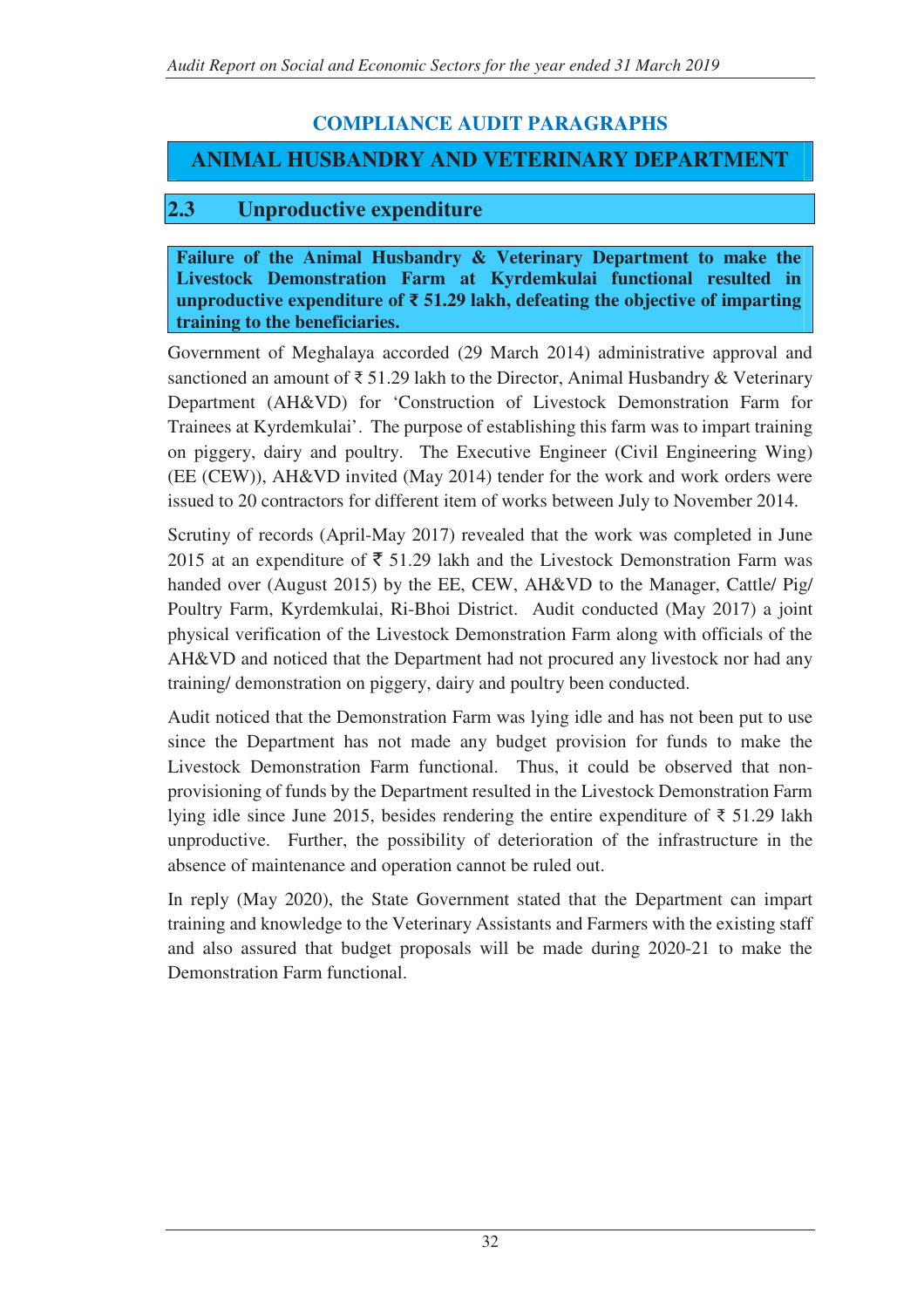# **AGRICULTURE & FARMERS' WELFARE DEPARTMENT**

# **2.4 Unproductive expenditure**

**Modernisation and Upgradation of Fruit Processing Unit (FPU), Shillong failed to augment the installed capacity (from 60 Tonnes per Annum to 136 Tonnes per Annum) leading to unproductive expenditure of ₹ 1.12 crore.** 

The Fruit Processing Unit (FPU) at Shillong, Meghalaya was set up in 1955 and is run by the Directorate of Horticulture, Government of Meghalaya. The existing range of products of this FPU includes fruit squashes, fruit jam, canned fruits, pickle, *etc.* and it has an installed capacity of 60 tonnes per annum (TPA). A large number of processing and packaging machinery had however, become defunct due to prolonged use leading to a decline in production.

The Director of Horticulture requested (March 2009) the Meghalaya Industrial Development Corporation<sup>27</sup> (MIDC) to prepare a Detailed Project Report (DPR) for modernisation of the FPU. MIDC expressed its willingness (June 2009) and submitted (July 2012) the DPR<sup>28</sup> to the Director, Horticulture for which an amount of  $\bar{\tau}$  7.61 lakh was paid as professional fees in February 2013.

The DPR suggested enhancement of capacity of the FPU from 60 TPA to 136 TPA by replacing the defunct machinery and inclusion of additional machinery as well as taking up some civil works to enable the unit to improve its performance and to operate successfully as a standalone profit centre. Further, based on the nature of industry, capacity of the unit, types of machinery, utilities and services involved, the DPR assessed the total implementation period of the modernisation & expansion project as five months from the zero date *i.e.*, disbursement of fund by the State Government.

Government of Meghalaya, Agriculture Department sanctioned (March 2012) ₹ 184.27 lakh for Modernisation and Upgradation of FPU at Shillong as per following details:

| Sl. No.     | <b>Particulars</b>                                      | Amount $(\bar{\mathbf{\mathsf{z}}}$ in lakh) |
|-------------|---------------------------------------------------------|----------------------------------------------|
|             | Building & Civil                                        | 44.25                                        |
|             | Plant & Machinery                                       | 32.95                                        |
|             | Utilities, Services & Misc. Fixed Assets                | 27.35                                        |
|             | Preliminary & Post-operative expenses                   | 6.60                                         |
|             | Provision for contingency expenses $@$ 5 per cent       | 5.56                                         |
|             | <b>Total Capital Cost</b>                               | 116.71                                       |
| 6           | Margin Money for working capital (1 <sup>st</sup> year) | 29.95                                        |
|             | Professional fee for preparation of DPR                 | 6.90                                         |
|             | <b>T</b> otal                                           | 153.56                                       |
| 8           | Contingencies $@$ 10 per cent                           | 15.36                                        |
| $\mathbf Q$ | Cost escalation $@$ 10 per cent                         | 15.35                                        |
|             | <b>Grand Total</b>                                      | 184.27                                       |

| Table 2.4.1: Abstract of cost of the project |  |  |  |  |
|----------------------------------------------|--|--|--|--|
|----------------------------------------------|--|--|--|--|

*Source: Sanction Order.* 

<sup>27</sup> <sup>27</sup> MIDC was incorporated (1971) under the Companies Act, 1956 with the objective to promote and advance the industrial development of the State of Meghalaya.

<sup>&</sup>lt;sup>28</sup> MIDC had commissioned the services of West Bengal Consultancy Organisation Limited, Kolkata for preparation of the DPR.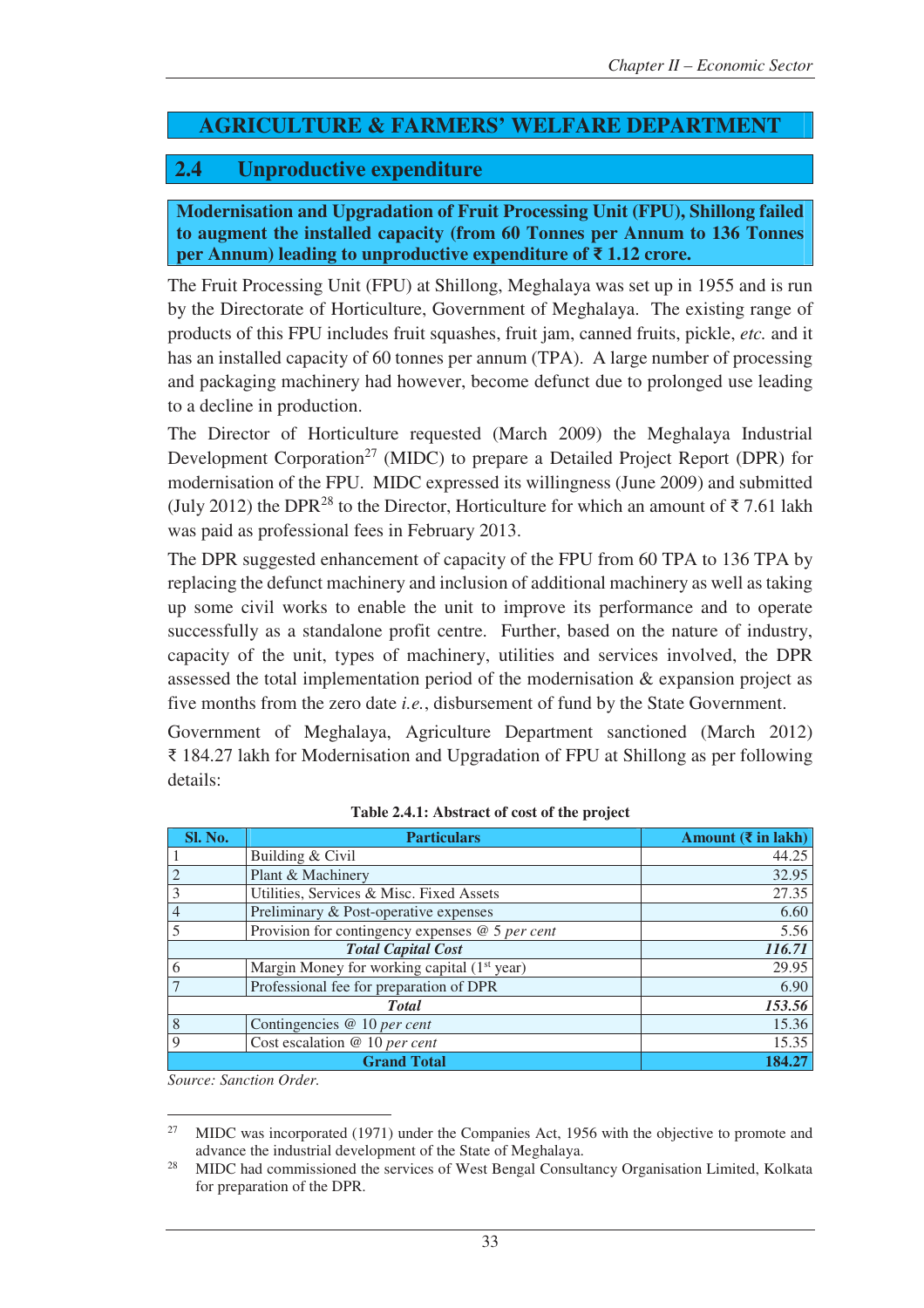Audit observed that even after more than seven and half years of sanction, the Department was unable to enhance the installed capacity of the unit, because of the following reasons:

 $\triangleright$  Director of Horticulture withdrew the sanctioned amount of ₹ 184.27 lakh in October 2012 but instead of releasing the amount to the implementing unit<sup>29</sup>, the amount was initially kept idle till September 2014, after which, Director of Horticulture transferred funds of ₹ 176.66 lakh (₹ 184.27 *minus* ₹ 7.61 lakh<sup>30</sup>) Secretary, Meghalaya State Agricultural Marketing Board (MSAMB<sup>31</sup>), Shillong. Reasons for transferring the funds to the MSAMB was neither indicated in the release order nor found on record.

In October 2015, the Director of Horticulture again went back on their decision and instructed MSAMB to transfer the money to the ADH (FP), Shillong who received the amount of  $\bar{\tau}$  176.66 lakh in November 2015. Thus, the Director of Horticulture took three years to release the funds to the implementing unit for the project.

 $\triangleright$  Building & Civil works of the project were executed by the Meghalaya Power Generation Corporation Limited<sup>32</sup> (MePGCL). There was, however nothing on record produced to audit to indicate the basis on which the MePGCL was selected for execution of the project work. The ADH (FP) released an amount of ₹ 112.59 lakh from December 2015 to March 2019 to MePGCL after which the MePGCL handed over the completed civil works to the ADH (FP) in February 2019. Audit, however, observed that the expenditure on civil works had exceeded the sanctioned estimate on civil works by  $\bar{\tau}$  68.34 lakh<sup>33</sup>. Further, as of November 2019, the Directorate still had the remaining funds of ₹ 64.07 lakh<sup>34</sup>, which was adequate to procure Plant & Machinery, Utilities, Services & Misc. Fixed Assets<sup>35</sup> but the funds earmarked as margin money for working capital had been diverted towards civil works.

In the meantime, the actual quantity of fruits processed by the unit has come down from 33.94 TPA in 2011-12 to 26.70 TPA in 2018-19.

Thus, inordinate delay in release of funds by Director of Horticulture and lack of proper planning and lacklustre approach of the Director of Horticulture and the ADH (FP) in execution of the project has not only delayed the project by more than six years but also led to unproductive expenditure of ₹ 112.59 lakh.

In reply (June 2020), the Joint Secretary, Agriculture & Farmers' Welfare Department stated that MePGCL was a Government Company and therefore the work was given to

 $\overline{a}$ <sup>29</sup> Assistant Director of Horticulture, Fruit Processing (ADH (FP).<br><sup>30</sup> The amount of  $\overline{z}$  7.61 lakh was retained for making nayment to

The amount of  $\bar{\tau}$  7.61 lakh was retained for making payment to MIDC being professional fee for preparation of DPR which was paid to the MIDC in December 2011 & February 2013.

<sup>&</sup>lt;sup>31</sup> Meghalaya State Agricultural Marketing Board was set up in 1983 with its headquarter at Shillong, to develop marketing infrastructural facilities and to provide marketing support to the farmers in the State

<sup>&</sup>lt;sup>32</sup> Subsidiary of the Meghalaya Energy Corporation Limited a Government of Meghalaya's PSU.

<sup>33</sup> ₹ 112.59 lakh *minus* ₹ 44.25 lakh.

<sup>34</sup> ₹ 176.66 lakh *minus* ₹ 112.59 lakh.

<sup>35</sup> ₹ 32.95 lakh *plus* ₹ 27.35 lakh.